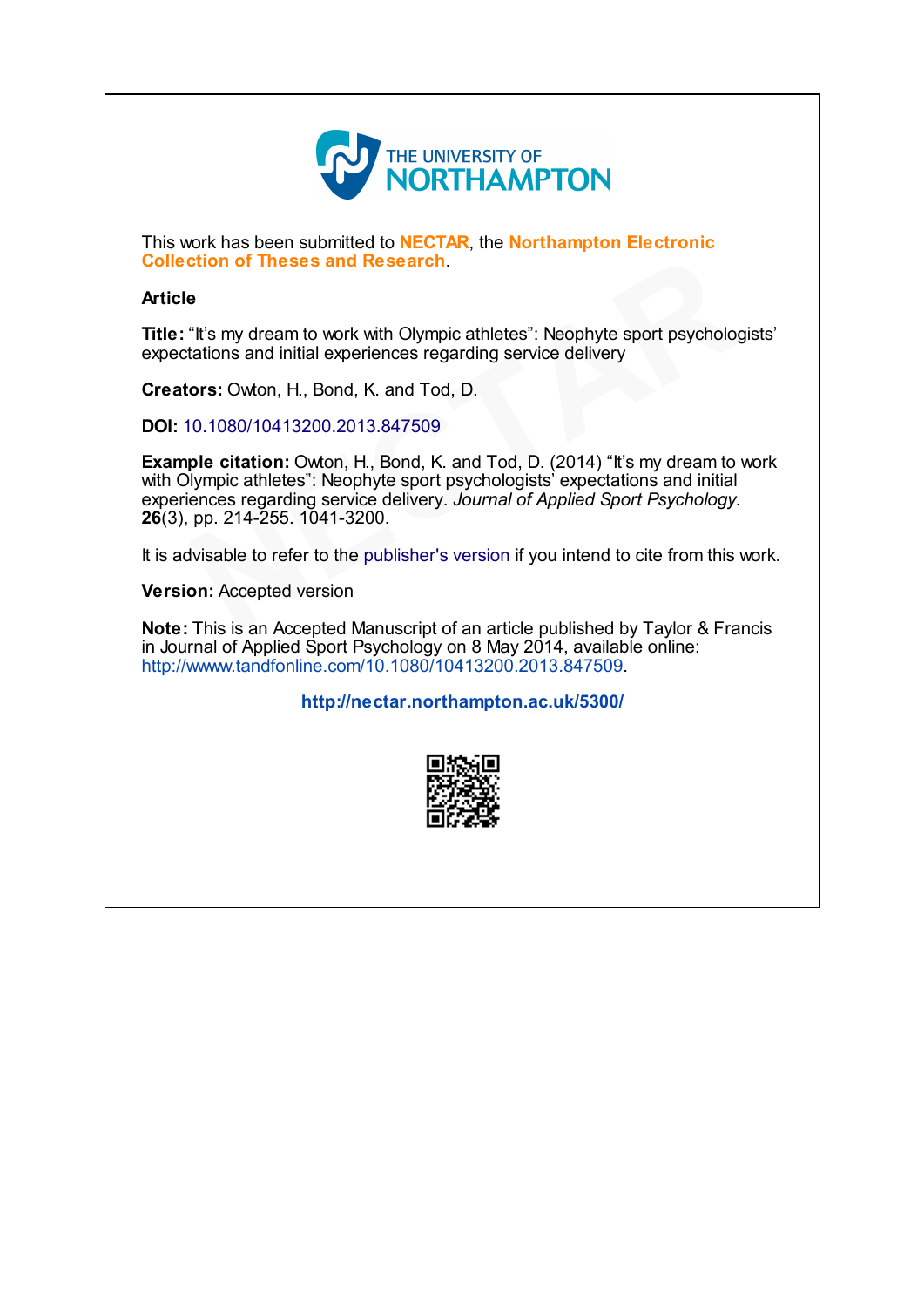#### **Abstract**

We examined trainee practitioners' initial experiences of applied sport psychology practice. Semi-structured interviews (4) were conducted over 6 months with 7 full-time MSc students before, during, and after the applied sport psychology module, when they were working with clients. Participants also kept reflective diaries over an 8-week period whilst working with clients. Findings included: (a) motivations and expectations of an ASP practice career, (b) perceptions of service delivery, (c) emotional demands, and (d) pivotal experiences. Findings extend previous literature on the initial stages of practitioner development, providing microlevel detail on aspects of the intense development process during this pivotal period.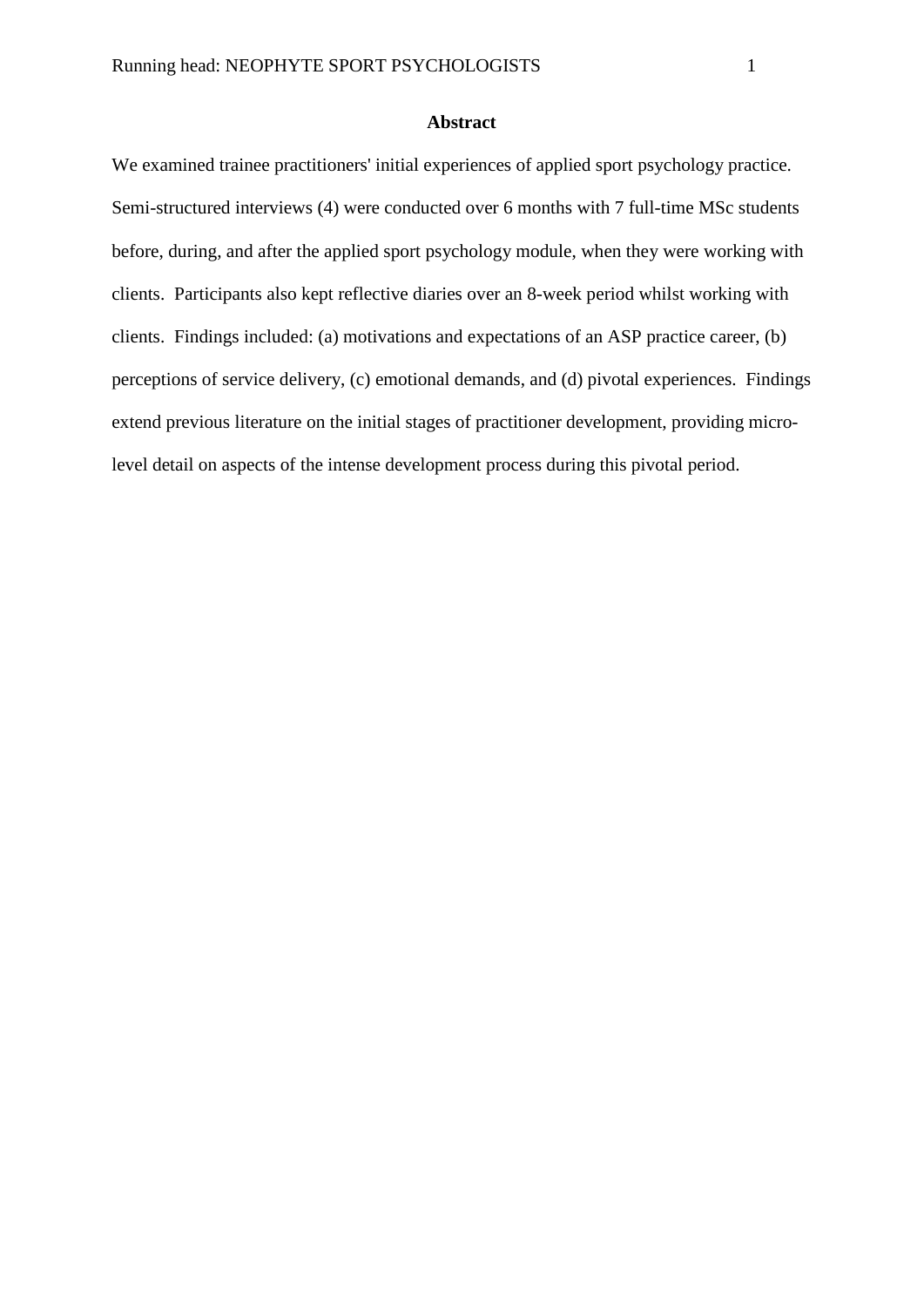"It's my dream to work with Olympic athletes": Neophyte sport psychologists' expectations and initial experiences regarding service delivery

There is a growing body of literature into practitioner development and training with increasing numbers of students embarking on careers in applied sport psychology (ASP). Research on practitioner training and development has broadly included: trainees' autobiographical accounts of service delivery experiences (e.g., Woodcock, Richards, & Mugford, 2008); experienced practitioners' reflections on their approaches to service delivery (e.g., Simons & Andersen, 1995); students' and professionals' views of training and supervision (e.g., Andersen, Van Raalte, & Brewer, 2000; Andersen & Williams-Rice, 199**6**; Stambulova & Johnson, 2010); and athletes' and coaches' perceptions of practitioners and supervised placements (e.g., Gentner, Fisher, & Wrisberg, 2004). Until recently, most previous research in the area of ASP professional training and development was not theory driven. Applied sport psychology tends to be focused on how psychological factor affect performance with a goal to optimise sports performance. However, a development in ASP has been literature that highlights the need to develop athletes holistically with sport psychology consultants holding values that include care, authenticity, and professionalism (Henschen, 2001). Friesen and Orlick (2011) have found that those with a holistic approach to sport psychology consultancy gravitate towards models around counseling. Tod (2007) suggested that one such counsellor development theory, specifically, Rønnestad and Skovholt's (2003) framework, would help synthesise ASP practitioner development knowledge.

Rønnestad and Skovholt (2003) divided their model into six phases from interviews with 100 American therapists with different levels of professional experience. This model addresses the entire career spectrum and illustrates how people mature as practitioners during and after their years of formal education. This model is divided into six phases: (i) lay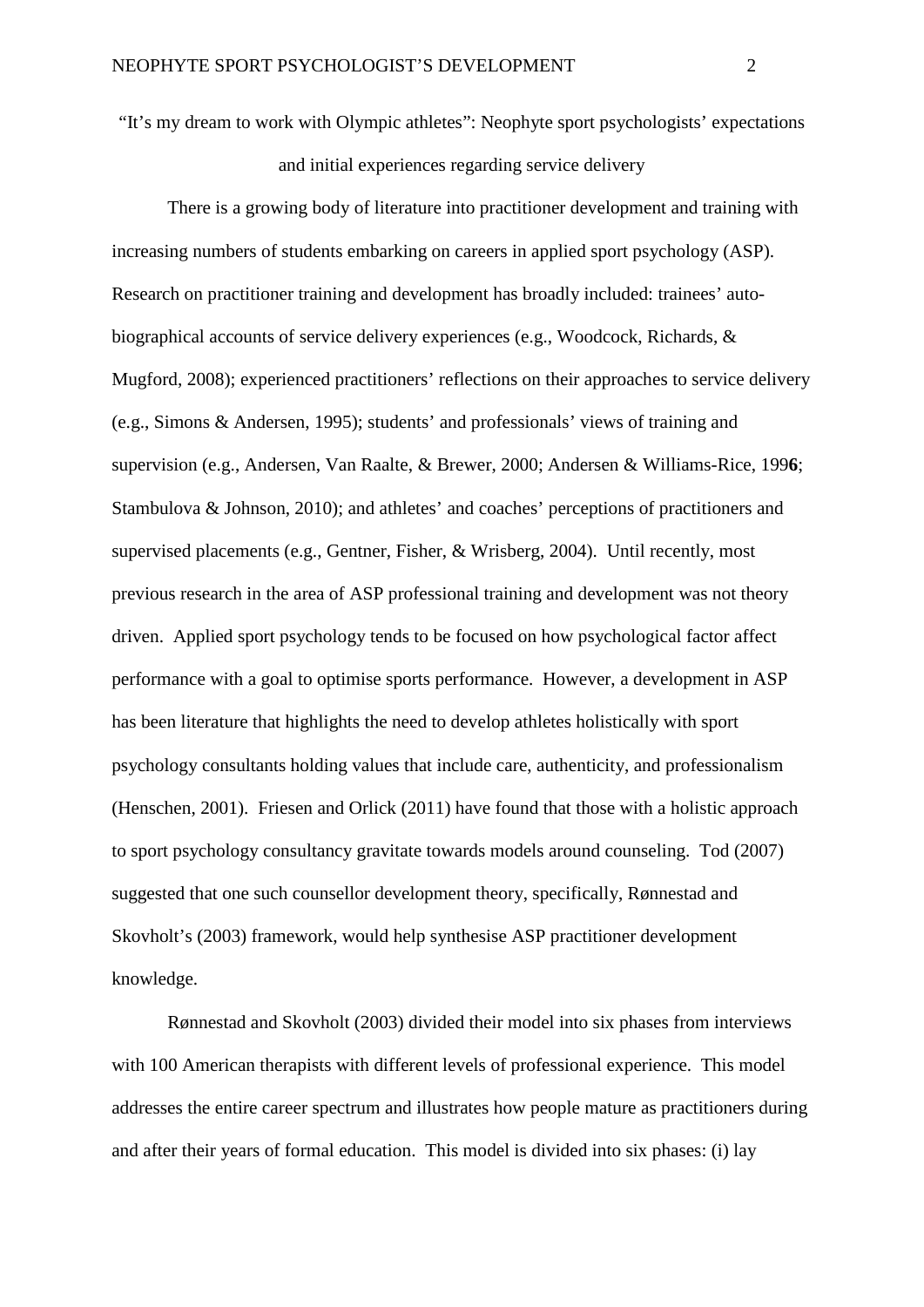helper; (ii) beginning student; (iii) advanced student; (iv) novice practitioner; (v) experienced practitioner; (vi) senior practitioner. Initially, the lay helper phase covers the years before entering postgraduate education. The beginning and advanced student phases cover the time during postgraduate education. The novice, experienced, and senior practitioner phases occur after formal education. Rønnestad and Skovholt (2003) also identified themes that characterise development. For example, they described shifts from intense feelings of anxiety regarding initial client interactions towards a focus on the client where these feelings of anxiety subside; there is a shift away from a self-preoccupation. Also, trainees initially depend on their supervisors and teachers for guidance and have rigid approaches to servicedelivery, whereas mature practitioners draw from their own internalised theories developed from experience and are flexible with intervention techniques, adjusting them to suit clients.

Grounded within Rønnestad and Skovholt's (2003) theory, recent research provides indications that neophyte ASP practitioners go through similar development experiences as trainee counsellors. For example, Tod, Andersen, and Marchant (2009, 2011) found that motives for pursuing a career in ASP paralleled research from counselling literature. Practitioners were tracked over 6 years collecting qualitative data through interviews before, during, and after formal postgraduate training. As trainees, motivations to enter into the field of applied sport psychology included the gratification of helping others and a desire to help athletes with issues they had experienced as sport participants. Tod et al. (2009) argued that some of these motives were socially acceptable transformations of self-serving desires to reduce intra- and inter-personal conflicts. Also trainees often adopted rigid "expert" problem-solving approaches to service delivery when initially interacting with clients. With experience and over time, some individuals started to focus on developing relationships with clients and adapting wider and more flexible interventions with a client focus. Tod et al.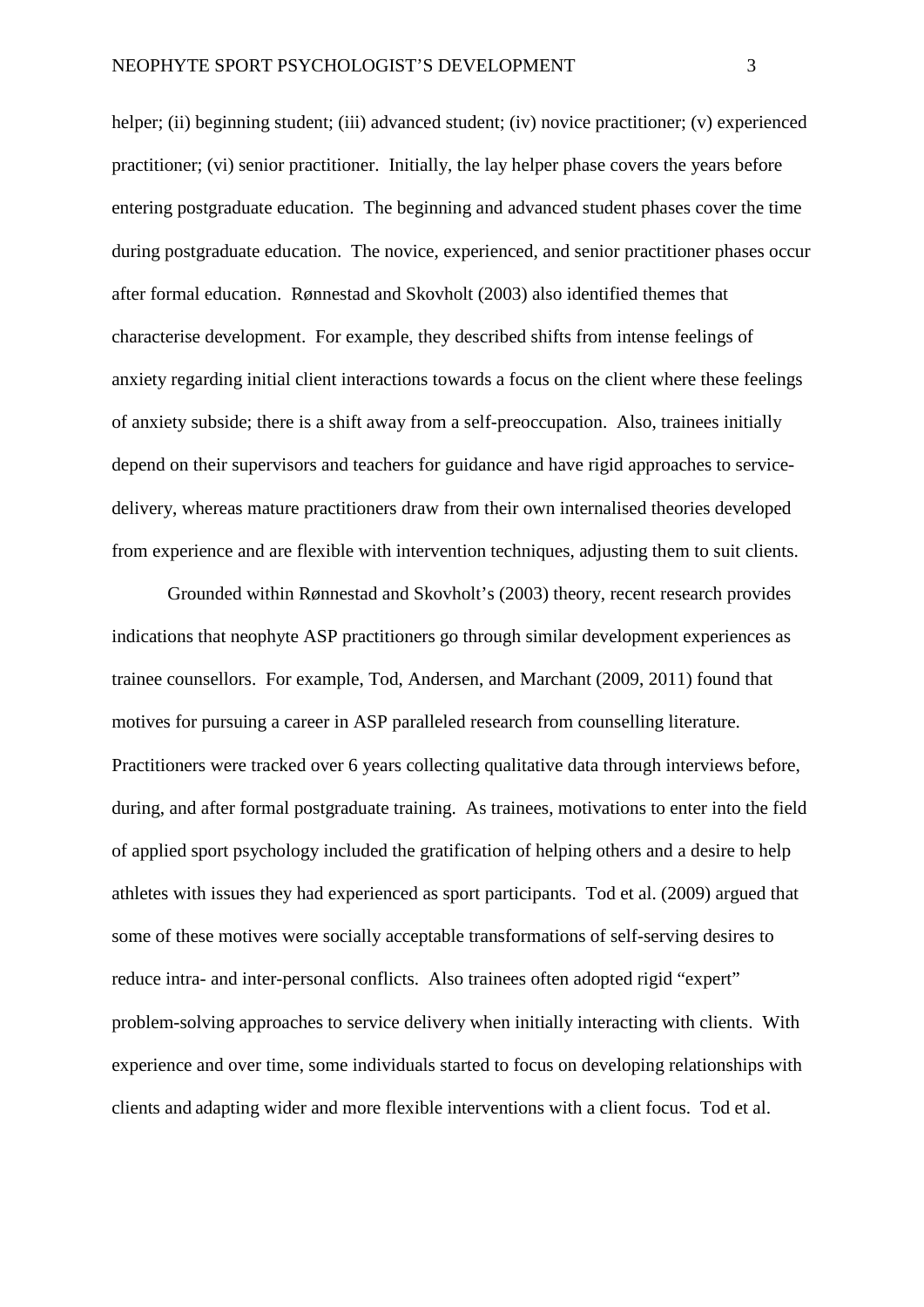(2009) also show how anxiety can be a powerful influence on, and can sometimes hinder ASP trainee development.

Tod and Bond (2010) extended this research by undertaking a longitudinal case study of a neophyte ASP practitioner, Anna, during her initial 2 years of training and service delivery, providing insights about the value of experiential learning through client contact, personal therapy, and supervision groups. Similar to Tod et al. (2009, 2011), parallels emerged between Anna's story and Ronnestad and Skovholt's (2003) model of professional development.

Whilst Tod and Bond's (2010) research was in a British context, Tod et al.'s (2009, 2011) research, was Australian based, where unlike most other countries, practitioner training is typically provided within psychology departments and governed by the national psychology professional organisation. Further research into other structures, cultures, and systems will broaden knowledge and indicate the robustness of previous findings. Another way to advance knowledge is to conduct more detailed, micro-level, research on the developmental process. For example, Tod et al.'s (2009, 2011) and Tod and Bond's (2010) research was retrospective with several months or years between interviews. Asking participants to keep diaries and reducing the time between interviews may help to reduce limitations associated with retrospective recall and shed a more fine-grained understanding of trainees' initial perceptions and experiences. Whilst previous research (Tod et al., 2009, 2011; Tod & Bond, 2010) provided practitioner's reflections on their training experiences, such a reduction in time between interviews will provide a more comprehensive understanding and will increase knowledge of an often uncertain and emotionally charged period of development. Additionally, previous research has focused on those who are practitioners or who wish to continue their career in sport psychology. Equally, finding out more about why some people do *not* continue to pursue a career in sport psychology after an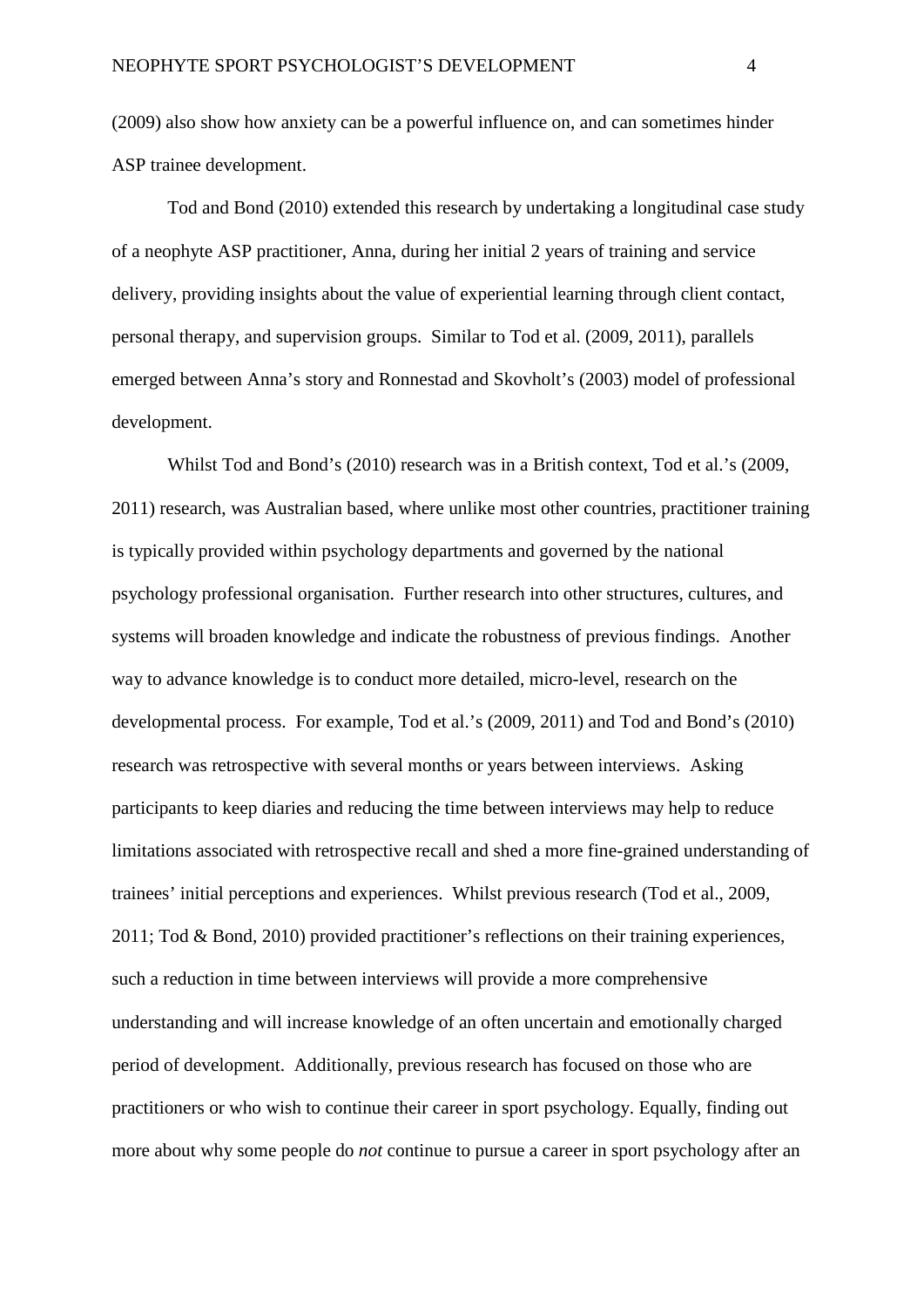initial decision to pursue such a career may extend knowledge. These individuals have not been the focus on research, but longitudinal designs examining these people may generate findings complimenting and adding to existing knowledge. Knowing more about trainees' early experiences as they move from "lay helper" to "early student" will also allow further comparisons and contrasts to be drawn with counselling development theory. Potential implications from such comparisons may allow ASP trainee programs to be optimised when planning content for neophyte ASPs. For example, a greater understanding of the transition into training will assist educators prepare "early students" for normative developmental changes when training to become an ASP.

Therefore, the purpose of this study was to follow ASP MSc students ('early students') through the first critical months of learning about and delivering ASP to athletes. Understanding these students' perceptions and initial experiences of ASP practice and their motivation to embark on a practice career will provide useful information to guide educators and supervisors. Such information, for example, could also be used to optimise ASP training courses to better prepare practitioners for their careers.

### **Method**

# **Participants**

Procedures involved the authorisation of the Ethical Review Application Form by a UK institution. Participants provided informed consent at three points during the research: before the first interview, after data collection, and after they had read the researchers' findings and interpretations. Participants were 7 full-time MSc students (5 females, 2 males; 21 to 45 years; mean = 28years) enrolled in an MSc in psychology of sport and exercise degree offered at a UK University (4 on British Psychological Society, BPS; 3 on non-BPS, footnote 1). The ASP module was delivered in semester 2 and provided opportunities to (a) engage in applied work, (b) learn about the process and elements of effective service delivery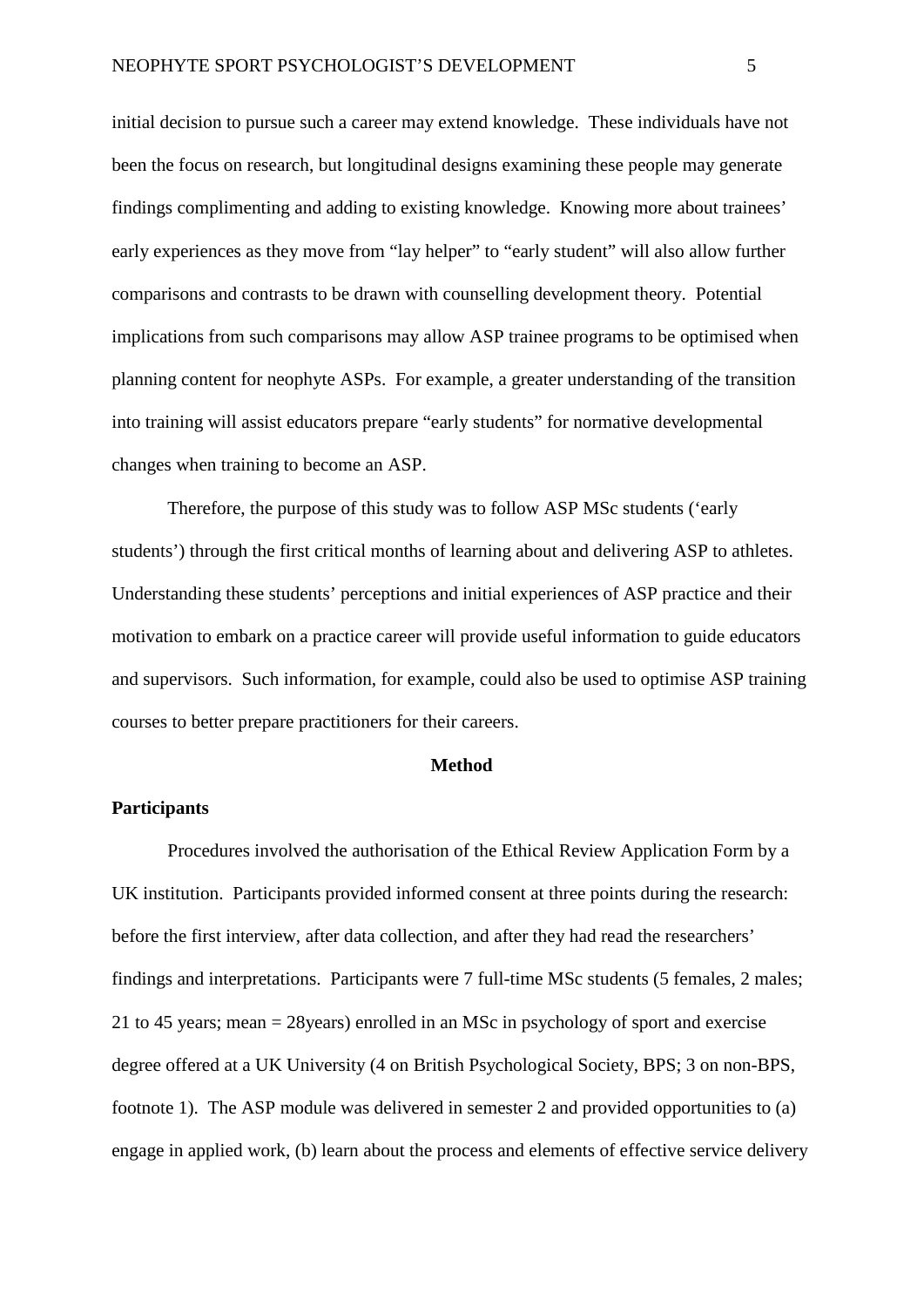practice, and (c) become aware of theory and research around the implementation of common interventions. This small sample size permitted sufficient in-depth data to be collected from each individual to allow the research question to be adequately answered.

**Insider approach.** I [first author] was a fellow student on the non-BPS accredited MSc and had built up relationships with my colleagues over the three months previous to the research. Similar to the "friendship as method" approach (Tillman-Healy, 2003), being a fellow student reduced the hierarchical separation between them and I inherent in most researcher-participant relationships and invited expressiveness, emotion, and empathy. Douglas and Carless (2012, p.50) argued that "despite the challenges they can create, the kinds of relationships 'insider' status offers lead to valuable and even unique insights." Some information would not have been accessible had we taken a more traditional "distanced" approach. Nevertheless, the "insider" approach (Moustakas, 1995; Sparkes, 1992) must be undertaken with caution. For example, it is unrealistic for the same mutual, close, and lasting friendship to develop between the researcher and every participant. Therefore, I made my position as researcher clear to participants so as not to unduly "mislead" participants. Additionally, researchers need to be aware that any "fear of offending" their participants, because of emerging loyalties to friends, may unduly influence the research process (Hoskins & Stolz, 2005). To help reduce 'bias', as Smith et al. (2009) outlines, the researcher needs to know when to strive for "inclusion" and "back off".

I approached respondents from a "stance of friendship", meaning that I treated them with respect and honoured their stories for humane and just purposes. Given the emotional labour involved in such a research approach, I engaged in the process of "bracketing" regularly, through various strategies (e.g., pilot interview, rigorous reflection in a reflexive diary, conversing with supervisor) to maintain fresh, "naïve" eyes (Allen-Collinson, 2011, p.305). [Author 2] was the module leader and for confidentiality reasons had no access to the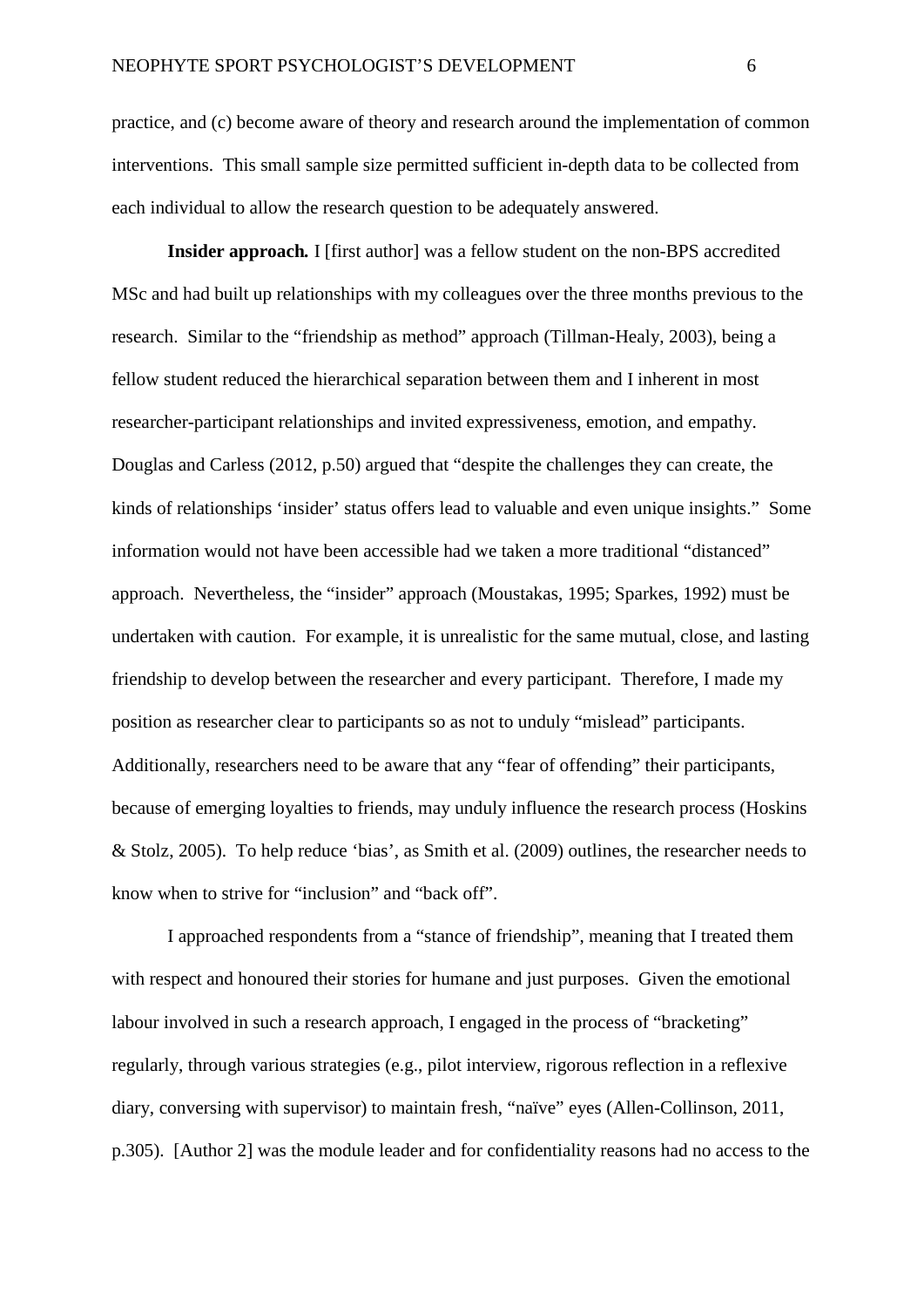data until after the end of the module. Participants were fully aware of any involvement of teaching staff and were offered the right to withdraw without penalty four times over the course of the research. Because participants were aware of teaching staff involvement in the research, caution was taken to distance myself from teaching staff in an attempt to protect against social desirability given the delicate information that was being dealt with. To avoid influencing participants in any particular way, the personal experiences, values, and beliefs of ASP by [Author 1] were preserved as much as possible and much work was undertaken to maintain confidentiality. For example, participants involved in the project did not watch [Author 1]'s presentation for the module. An additional supervisor was available to assist with [Author 1]'s well-being to safeguard any risk to participants, and ensure their module performances and grades were not affected by their participation.

## **Procedures**

We tracked participants from the start of the ASP module (midway through the MSc) until completion (a 16 week period). Interviews occurred (a) before start of module, (b) 2 months later (after learning about practice process and philosophy), (c) after a further 2 months (after practical experiences), and (d) after another month (after case accounts and module completion). Diaries were distributed at week 4 and completed twice weekly for 8 weeks. Diaries coincided with when students were involved in their early practice experiences with athletes.

**Interview guide.** An interview schedule was informed by the literature (Rønnestad & Skovholt, 2003; Tod*,* Marchant, & Andersen, 2007) and the first guide included the following themes: (i) educational background; (ii) life experiences; (iii) perceptions of ASP; (iv) expectations of forthcoming ASP module; (v) ASP Practitioner qualities. These themes were assessed in a pilot interview and the following two themes were added: (i) ASP opportunities; (ii) career aspirations. The first round of interviews (approx. 26 hours) focused on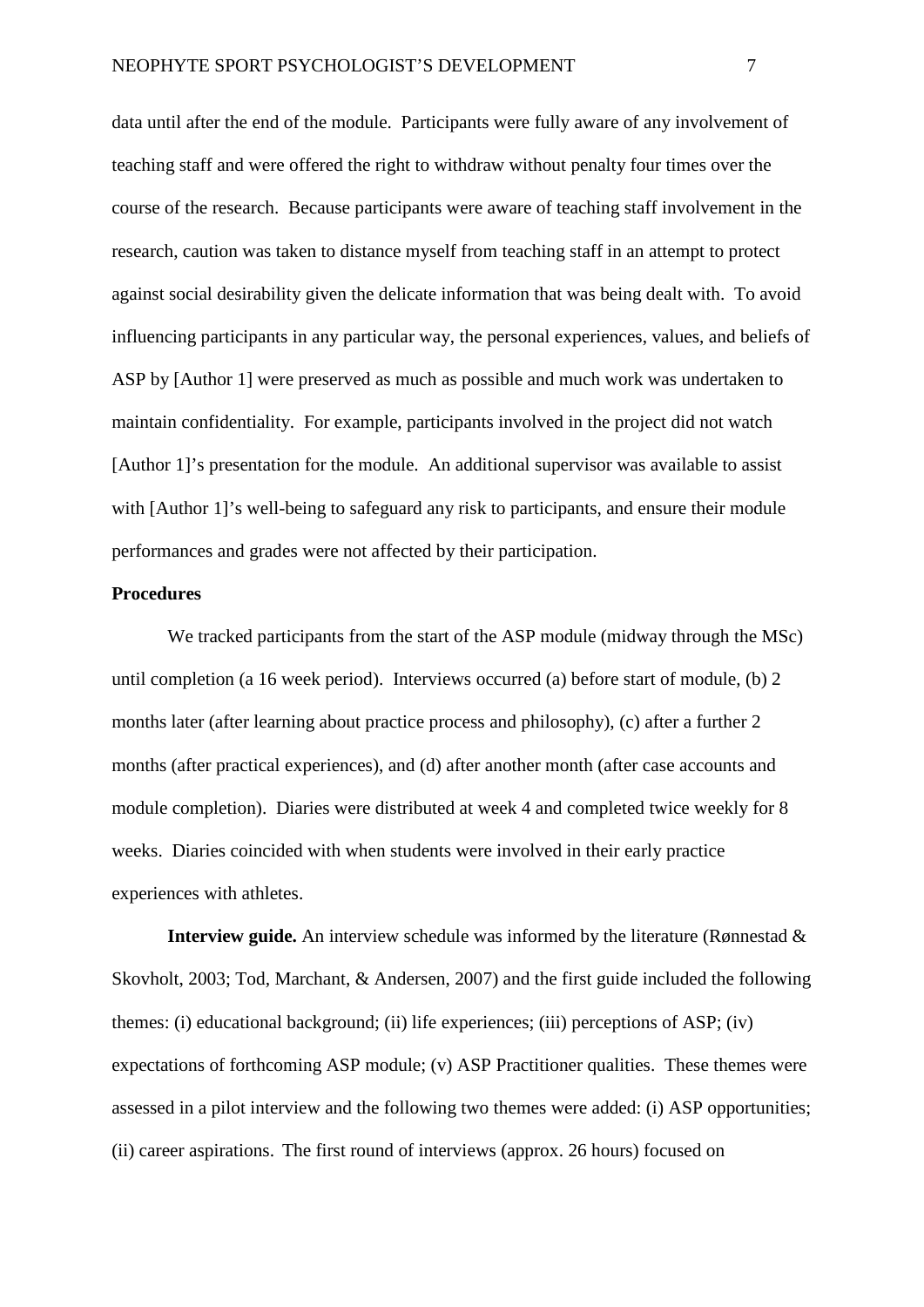motivations for entry into ASP, module expectations, practice career, and job opportunities. The interview schedules for interviews 2, 3, and 4 were additionally informed by broad themes from previous interviews, particularly focusing on exploring changes in motivation and expectations, development of professional philosophy, experiences and emotions in early client engagement, and influential key events and individuals. Interview 4 was additionally informed by diary content (Corti, 1993); the diary was collected prior to the final interview. Any significant events written in the diary were raised in the interview with an opportunity to discuss in more detail with the participant.

**Diaries.** Diaries allowed for the opportunity to capture "lived" experiences with the capacity to generate additional and emotionally charged data (Corti, 1993). Participants completed the structured diary twice a week; once after module session and at another time of their choice. This schedule provided participants with a means to respond to occasional researcher-requested questions as well as to record other reflections (Jacelon & Imperio, 2005; Jones, 2000). The following open-ended questions were incorporated into the diary as prompts: (a) How do you feel about the session today? (b) How do you feel that you have changed? (c) How do you feel about working with the athlete? (d) How do you feel that you have changed after the session? (e) How do you feel that you have developed? These prompts were generated from the literature (e.g., Tod et al., 2009). The data collected from diaries and interviews were included in the final analysis.

#### **Data Analysis**

We used Interpretative Phenomenological Analysis (IPA) to understand the meaning of events and change throughout participants' daily lives to identify shared and individual experiences (Smith & Osborn, 2004). Smith and Osborn's (2004) guidelines directed data analysis, which involved [Author 1] reading the interview transcripts and diary entries several times to become familiar with them. Data was then coded to allow themes to emerge.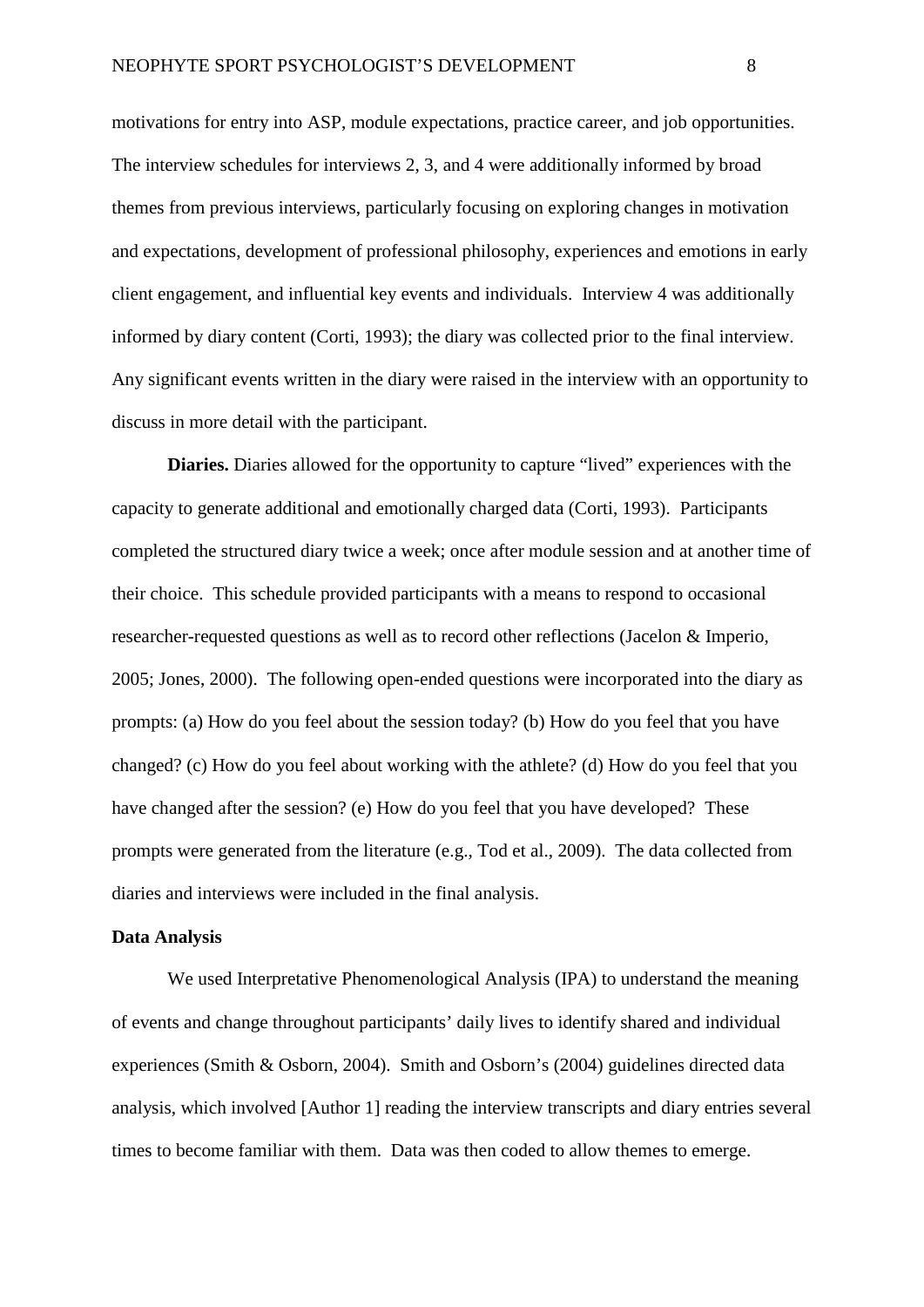Themes were then "weaved together" providing detailed descriptions of participants' experiences (Creswell, 2009; Smith, 2008). Participants' reflections are conveyed in their own words in the results section to connect data with theory. To examine research bias, the first author's interpretation of the data and thematic analysis was reviewed, discussed, and critiqued by the second and third authors (Gratton & Jones, 2004; Sparkes, 1992).

Member checking (by taking writings back to participants for examination, critique, further discussions, and reflexive elaborations) was used to enhance trustworthiness and credibility (Sparkes, 1992; Sparkes & Smith, 2009). This taking back of the findings to the participants is not seen as a test of "truth," but as opportunities for reflexive elaborations (Sparkes, 1992). Confidentiality was emphasised so that participants would be as honest as possible and pseudonyms are used throughout to protect participants' identities. Participants were also told that their involvement had no bearing on their final grade in the module.

### **Results**

Data clustered into the following four main themes: (a) motivations and expectations of ASP (b) perceptions of service delivery (c) emotional journey, and (d) pivotal experiences.

# **Motivations and Expectations for an ASP Practice Career**

**Initial motivations.** Most students were interested in becoming a sport psychologist because they had a prior interest and ability in sport. For example, Louise says,

I've always been […] good at sport. […] So then I took it further […] I did a Sports Science degree and within that, sport psychology  $[\,\ldots]$  I enjoy it the most and I was best at it. […] that made me decide that I wanted to do a masters in sport psychology

Most students had ambitions to work in elite sport, for example, Douglas says "I mean obviously I'd love to work with an Olympic athlete" and many perceived that this was a viable easily accessible career path and that "there must be quite a few opportunities with the Olympics coming up" (Felicity). Additionally, most participants envisaged that completion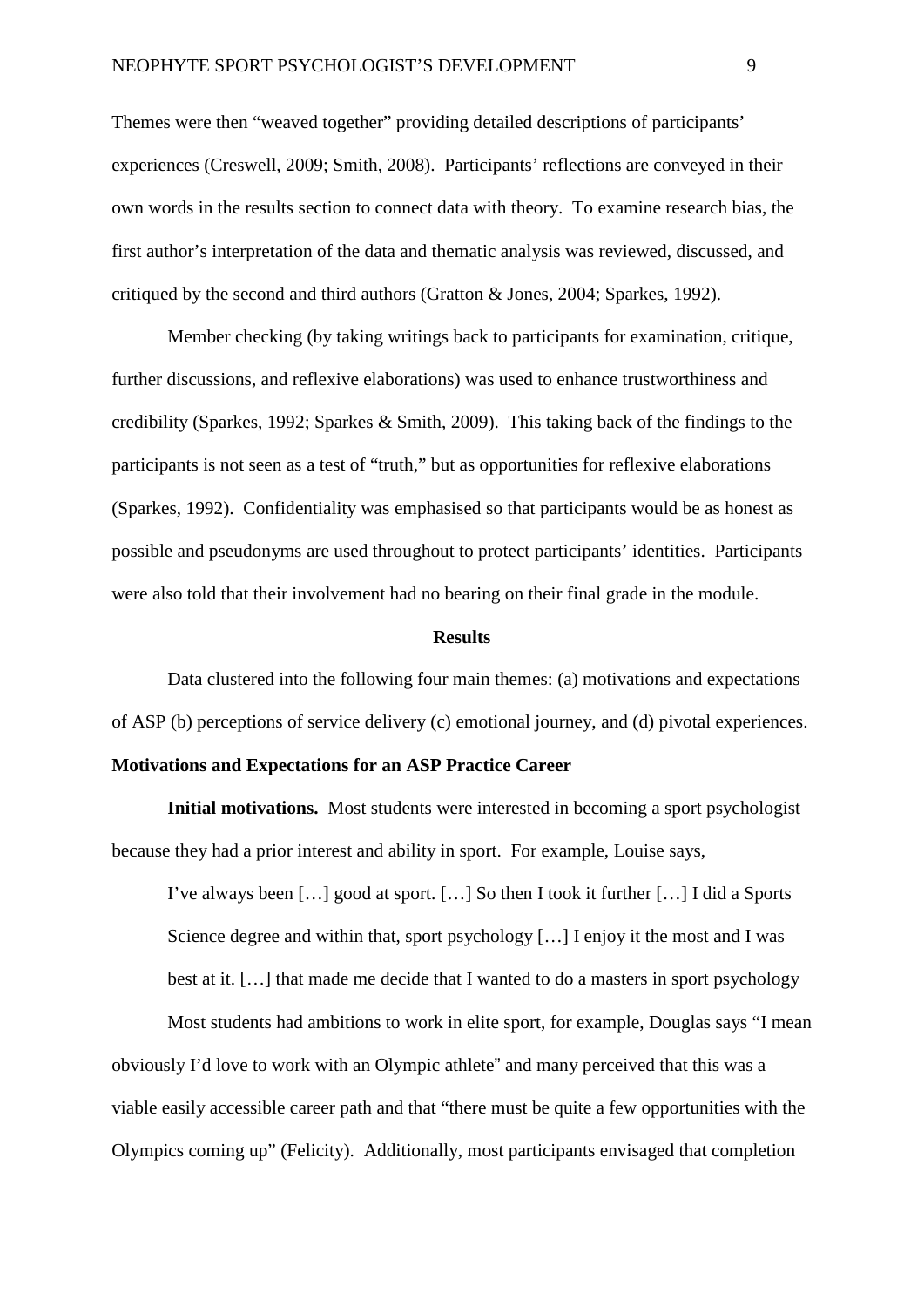of the MSc would allow them to access employment opportunities as practitioners [quote]. It was "kind of a dream when I started Uni, to be able to work with Olympic athletes" (Louise). Simon stated that: "If you work with that person and they win Olympic gold... Although you've only contributed a very small part of that, I think that would be massively satisfying that you've been involved in that sort of success." Some participants seemed unhappy to work "with athletes that are […] at the very bottom. I mean if you have to do that to get to the top, that's fine, but it wouldn't necessarily be my favourite, kind of group" (Georgina). Additionally, no participants expressed their interest to work with exercisers.

**Realisations of a limited job market**. Participants experienced disillusionment regarding their training and career prospects. Throughout the module, they realised further training was required, and that there were limited job opportunities, particularly in elite sport. Participants' expectations changed in recognition that the "reality of working with elite athletes was very unlikely" (Joanna). Some expressed how this "realism" had a sudden influence on them, and for Claire, it had 'hit her for six':

It kind of hit me for six a bit, so I don't think… well I certainly wasn't expecting all that kind of extra stuff [training]. Um, especially obviously, not being BPS accredited, now having to do another course, just to become BPS accredited before you can get onto all the kind of sport psychology um accreditation, so… that was a bit of a… a bit of a shock.

For many, this realisation seemed to have a significant influence on the level of their engagement, behaviours, and emotions throughout the module. Finding out that "the chances of you working with an elite athlete is quite low, at the Olympic Games… kind of shatters your dreams" (Louise). Claire was:

Quite gutted and disillusioned and kind of wondering what I'm doing here you know, completely lacked motivation after we got told that, cos I thought, I've spent all this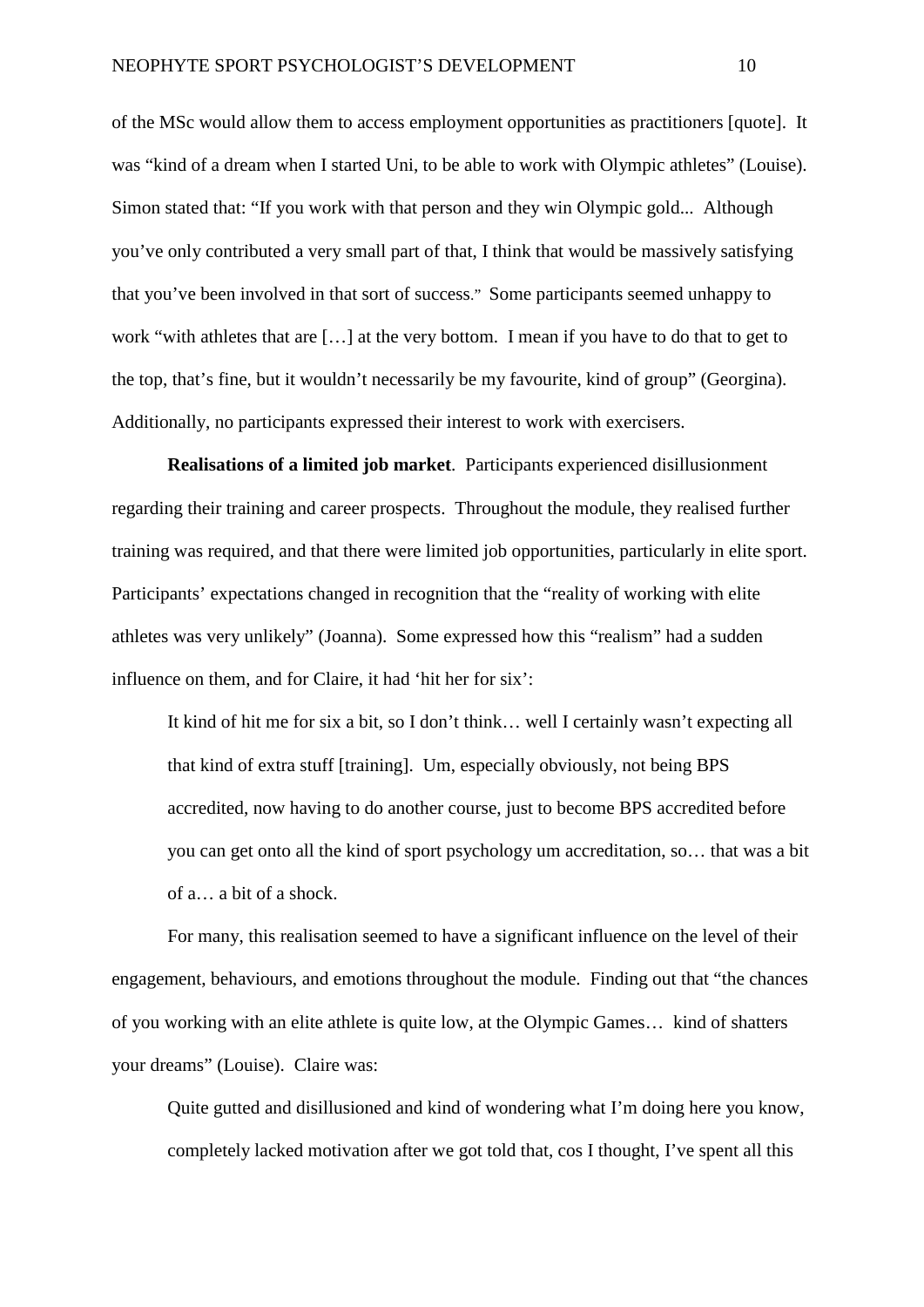money on doing this course that I thought would get me half way through, and it's barely gonna be a quarter of the way there.

**Reflections on motivations**. Realisations of a limited job market stimulated some participants to reflect on their motivations to work in elite sport and helped increase their understanding of why they were doing the course. Louise expressed in her diary how "I think it brings you down from the clouds, doing the MSc" and Georgina reflected a little further:

I always knew that I really liked sport and sport psychology and the older I got the more interested I was and I guess in terms of motivations, for me it is really the unfulfilled dream that I had that I think I can make up by becoming a sport psychologist […] but I guess that now I know that may not be the case, so I have to be aware of that but, I do know that now, so that's sort of maybe one thing that I am more aware of, um that's something I have never quite reached or achieved as an athlete myself. So I guess I am almost trying to relive the experience by, you know, helping others achieve it.

**Partially altering ambitions.** By the end of the module most participants seemed to be gaining a more realistic expectation of what was involved in ASP and participants "altered my ambitions slightly" (Joanne) in acknowledgement that opportunities existed, but that they would need to be proactive and committed; "it's just a case of going out there and selling yourself [and] try and [get] the opportunities for myself" (Jane). Some began to find or look for solutions (e.g., looking for applied voluntary work, finding an ASP supervisor) to be able to be a practitioner, although many did not feel that they were ready.

However, some questioned their career paths and one participant said, "I've got… different couple of routes that I kind of wanna go that are easier" (Louise). Additionally, once Claire realised the amount of investment, work and length of time involved in training, she asked herself: "God would I really wanna do that as a career?" because there was much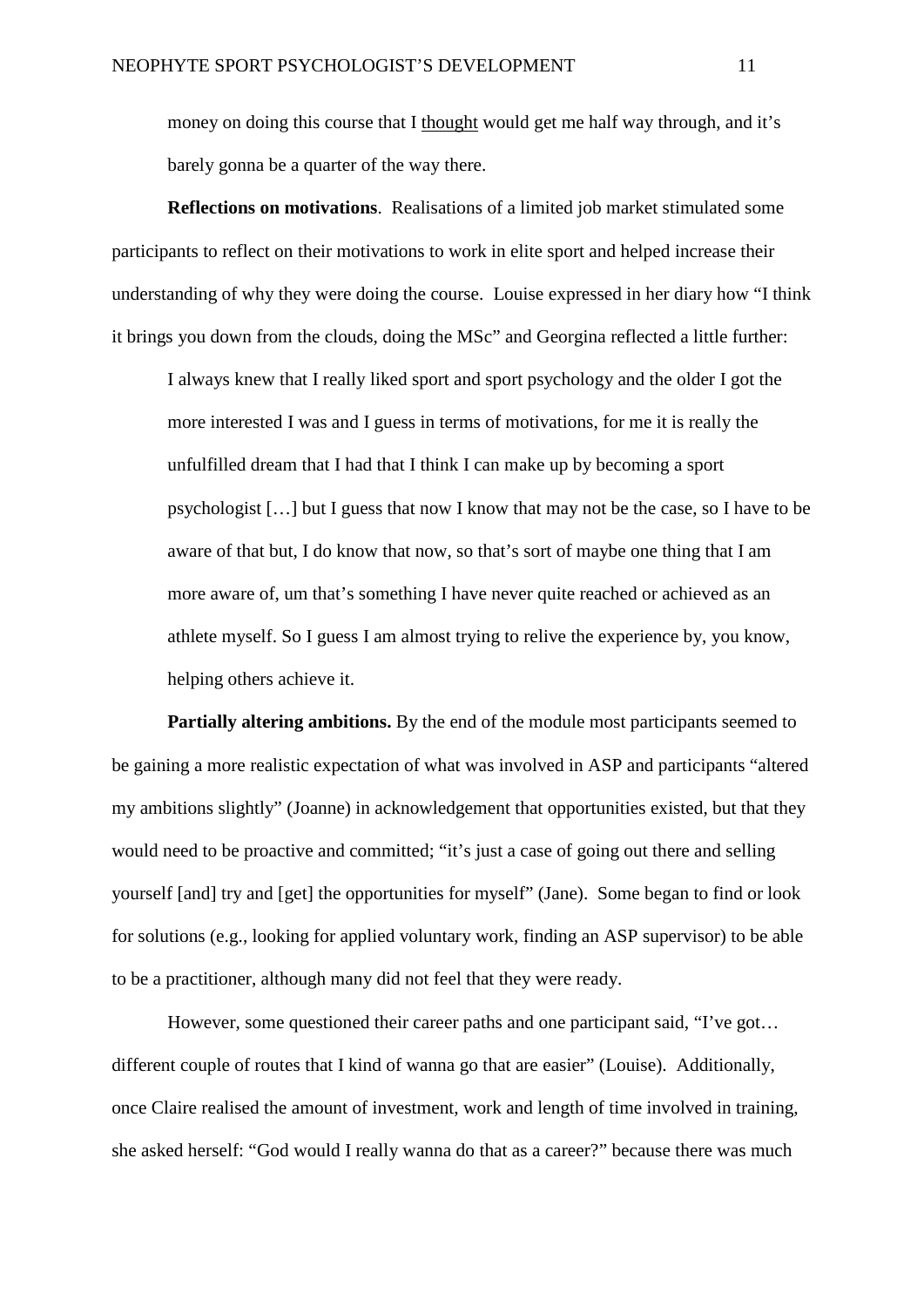more involved has she initially thought. And Doug entered into his diary, "I can't be bothered to apply for jobs now – get more knock backs! I don't think I can keep taking this!" Despite this, Joanne was still considering the possibility of starting up her own ASP business after she completed the course and Louise could see the positives of having completed the course, "I have… kind of matured enough to er cope with it (stress) myself and sort myself out".

### **Changing Perceptions of Service Delivery**

**Rigidity and client-led approaches**. Initially, participants saw ASP as the simple, linear application of mental skills: Joanna initially thought that there would be like "a menu where they [sport psychology experts] say right you've got to do X, Y, Z and this is what you can charge". Participants also felt that "you've gotta know what they [athlete] want and what they're going to get out of it" (Jane), and "it's always more helpful to be an expert on it" (Georgina).

During the course of the module, however, there was a realisation that ASP was more multifaceted than their preconceived ideas as outlined above. For example, Claire realised that "there's other things that are… [just] as, if not more, important than obviously just delivering mental skills". As the course progressed Joanne also realised that there was not a "recipe or [...] a check list to go through. I think every situation will be very individual".

All participants discussed how case study accounts of practice helped them start to recognise that sport psychologists were more "facilitators to aid athletes develop their own skills" (Georgina) than experts dispensing advice. During the module participants started to understand that ASP is much more complicated than they initially expected and that there is a need for flexibility and openness, and an 'art to listening.'

**Guiding approaches and theories.** Initially, most participants discussed how they had not really considered the importance of their philosophy and were unable to articulate it,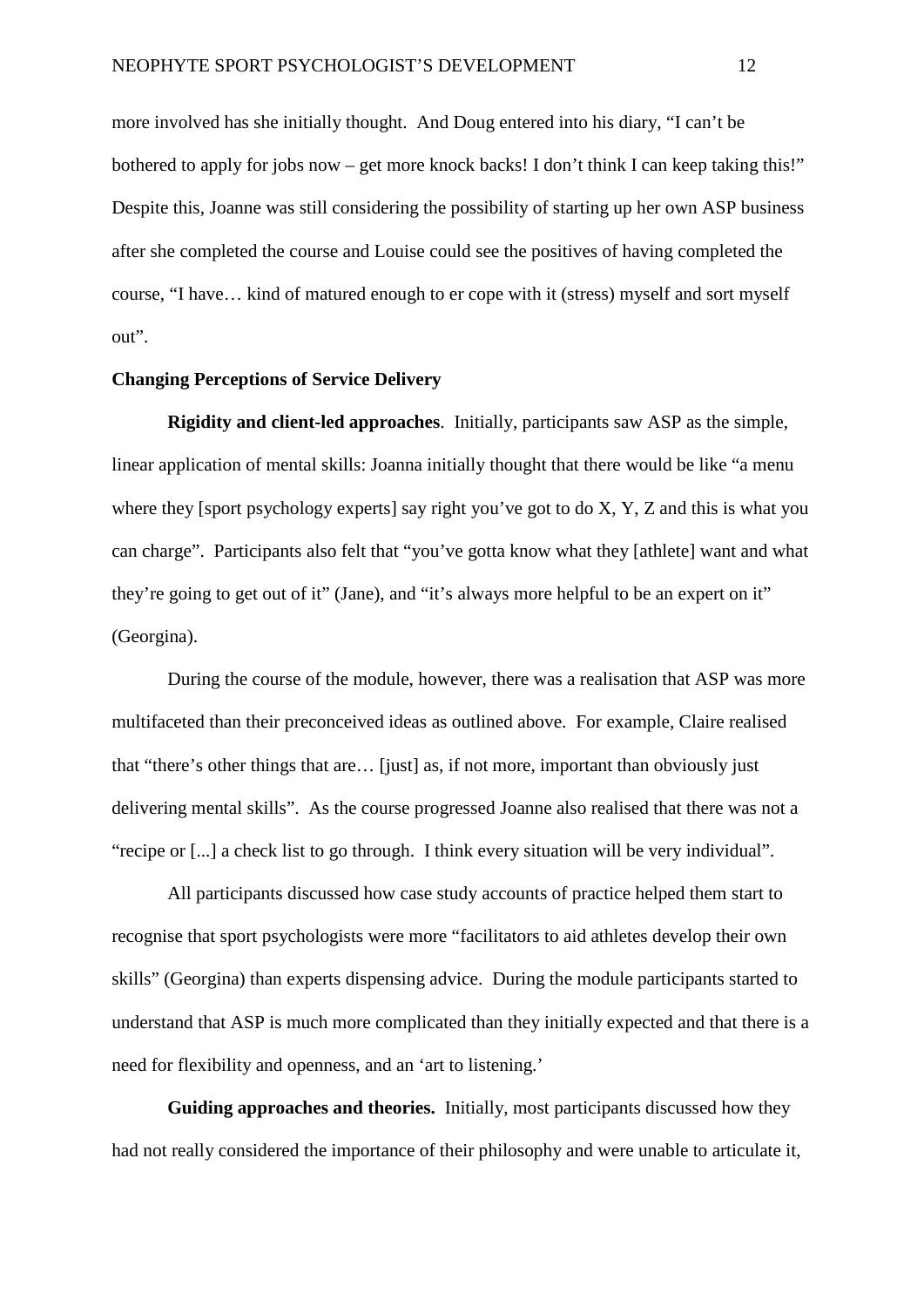but then had realised that: "it's obviously important to, to kind of know and realise your own philosophy a bit more obviously working with an athlete" (Claire).

After this realisation, most participants began to lean towards one perspective and 'philosophy' of practice developed (which was predominantly cognitive-behavioural), partially so that they were able to broadly discuss what their philosophy might be, because they lacked specific detail. After an intake-interview it appeared that some were experiencing incongruency with their initial philosophical approach. Joanna was still experiencing ambivalence and was "sitting on the fence" regarding her philosophy.

I do think there's a lot, a lot you can change behaviour form that angle, if you make people focus on the way they think and, and identify dysfunctional ways of thinking, or irrational ways of thinking um that behaviour can be changed from that, well I wouldn't say easily, but certainly easier than um, I dunno whether it's easy or not, but I think it, it's possible and I think it's definitely the case in, especially in sports, like um… golf. So I'm sitting on the fence… still.

Having initially experimented with the humanist approach with her athlete she was now questioning whether it suited her because:

I felt a bit sort of um a bit impatient because I could see, I could see it so clearly what was going on and um... and she can't and I know there's a very, very long road to, to get her there.

Consequently, Joanne felt that she did not have the tolerance to be congruent with the humanistic approach. In the final stages of the research, whilst they had the ability to broadly discuss what their philosophy might be, most participants were still unsure about their core values and beliefs.

### **Emotional Demands**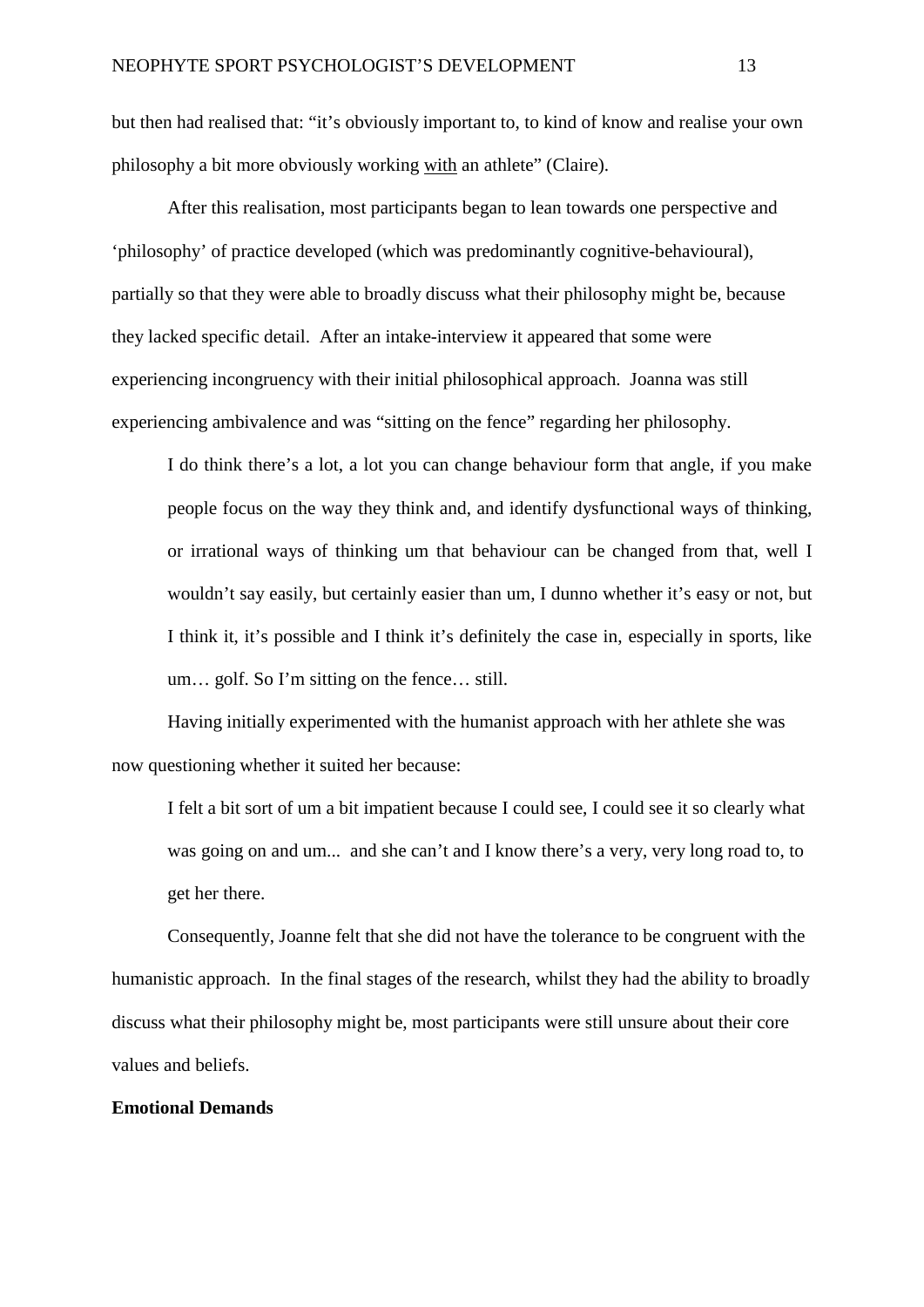**Disillusionment.** As discussed above, prior to the module, hope and excitement echoed throughout the interviews. These feelings quickly turned to disillusionment and were linked to the realisation that their graduate education and training and career prospects were not as they had anticipated.

**Anxiety and Isolation.** Additionally, throughout the training, participants experienced anxieties; Claire said, "I was being really nervous about it and not very confident with it [the performance profile]." Some participants experienced a sense of loneliness where they felt "you're just kind of, by yourself" (Georgina). Joanna even described how "the MSc started as an adventure and turned into a prison sentence" because she felt so trapped by the MSc which seemingly dominated her life at this time. Initially, participants appeared to believe they were alone in experiencing anxiety and self-doubt. With time, students began to realise that their anxieties were shared with other neophyte practitioners, and this helped them normalise their feelings of isolation and anxieties about feeling responsible for being expert problem solvers. Jane, found it a relief when she realised that she was not alone experiencing these feelings:

I guess the assessment from [a visiting lecturer], really um sort of struck home that we're not alone and there are other people out there who are obviously like us that, they're experiencing the same sort of things and anxiety and worry and self-doubt about what's coming next.

Despite this normalisation of anxiety, worry was heightened again with the prospect of leaving University and feeling unprepared, alone, and uncertain about their future careers, which was "quite daunting" (Claire) and "it just feels like... you're flooded" (Georgina). Because of the physical and emotional demands of the course, Doug reflected after reading through his diary: "Well, I've just read through the diary. I think I realise how tired I've been!" At the end of the module, those who were still interested in pursuing ASP careers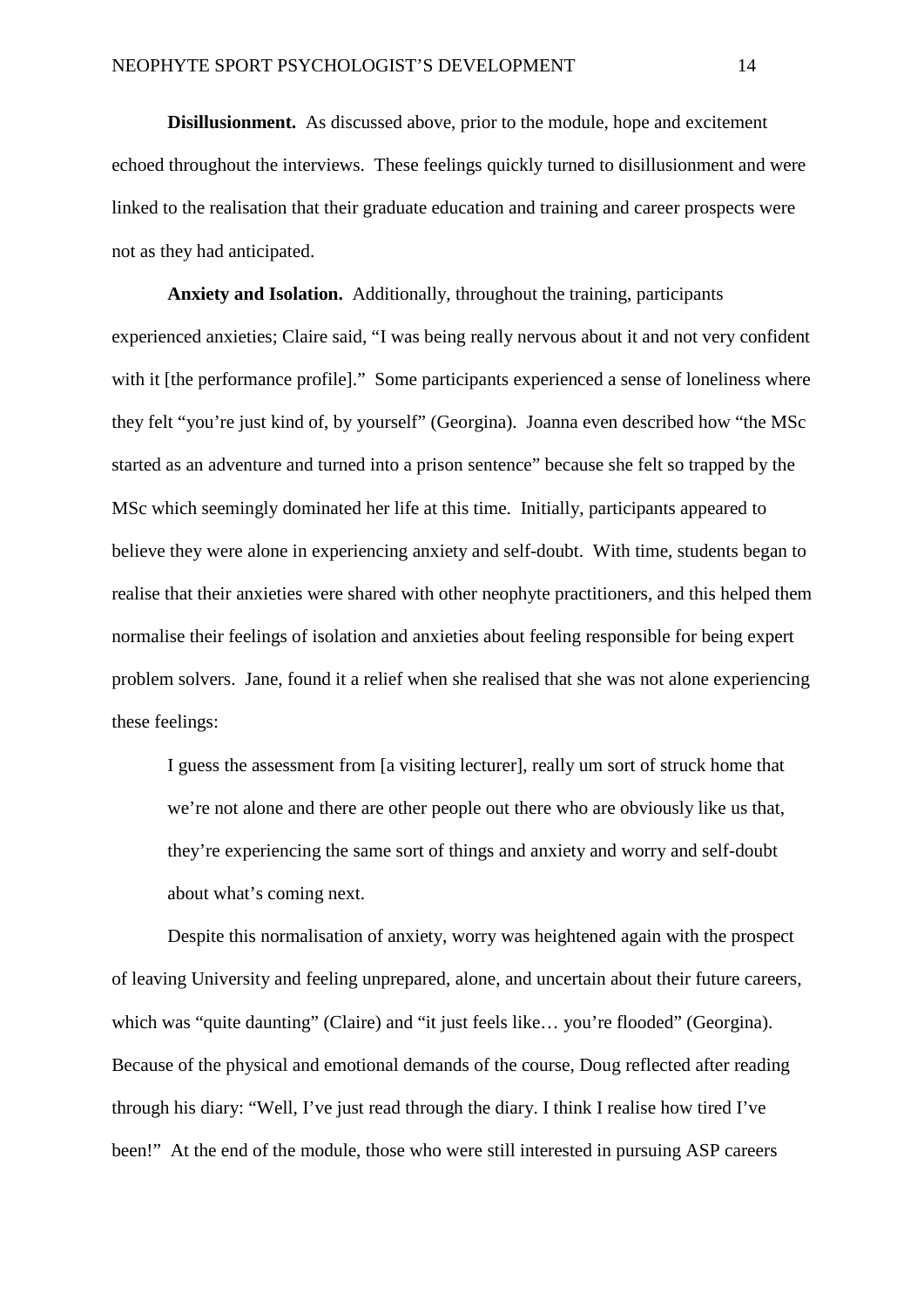expressed concerns around (a) getting a supervisor and 'good' training, (b) the expense involved in further training, (c) doing harm to future clients, and (d) feeling isolated on completion of the MSc.

# **Pivotal Experiences**

Experiences and information sources that influenced students' development included: (a) live demonstrations, (b) client experience, and (c) interactions with colleagues.

**Live demonstrations.** Participants relied on their supervisors for what to do with athletes. Given their reliance, participants felt that watching the supervisor conduct live consultation sessions was helpful because they could "see how to approach such sessions and where you can go with the information given by the athlete" (Jane). These live demonstration sessions helped participants realise that "there are loads of things that can be picked up from the athlete" (Georgina). Whilst live demonstrations helped during initial practice encounters and enhanced confidence (mastery) in participants, they recognised that "the real confidence would only come from doing it myself" (Georgina). Participants realised that practical experience was essential.

**Client experience.** Participants emphasised the need to obtain experiential knowledge of certain techniques and use themselves as 'guinea pigs' as Jane explains:

I've used goal setting… quite a bit um, with other athletes and, and on myself as a guinea pig. Um, because I think that's really important, to, to be able to show the, the client or performer or whatever you want to call them, that you're prepared to do it.

During the course of the module, participants expressed the importance of learning from working with clients and many describe how they "prefer to be much more hands on rather than have to read a book, to be honest" (Claire). As a vivid illustration, one student worked with an athlete whose issues could not be addressed by mental skills training, because the athlete was "very, very depressed" and she "found it was very difficult to have a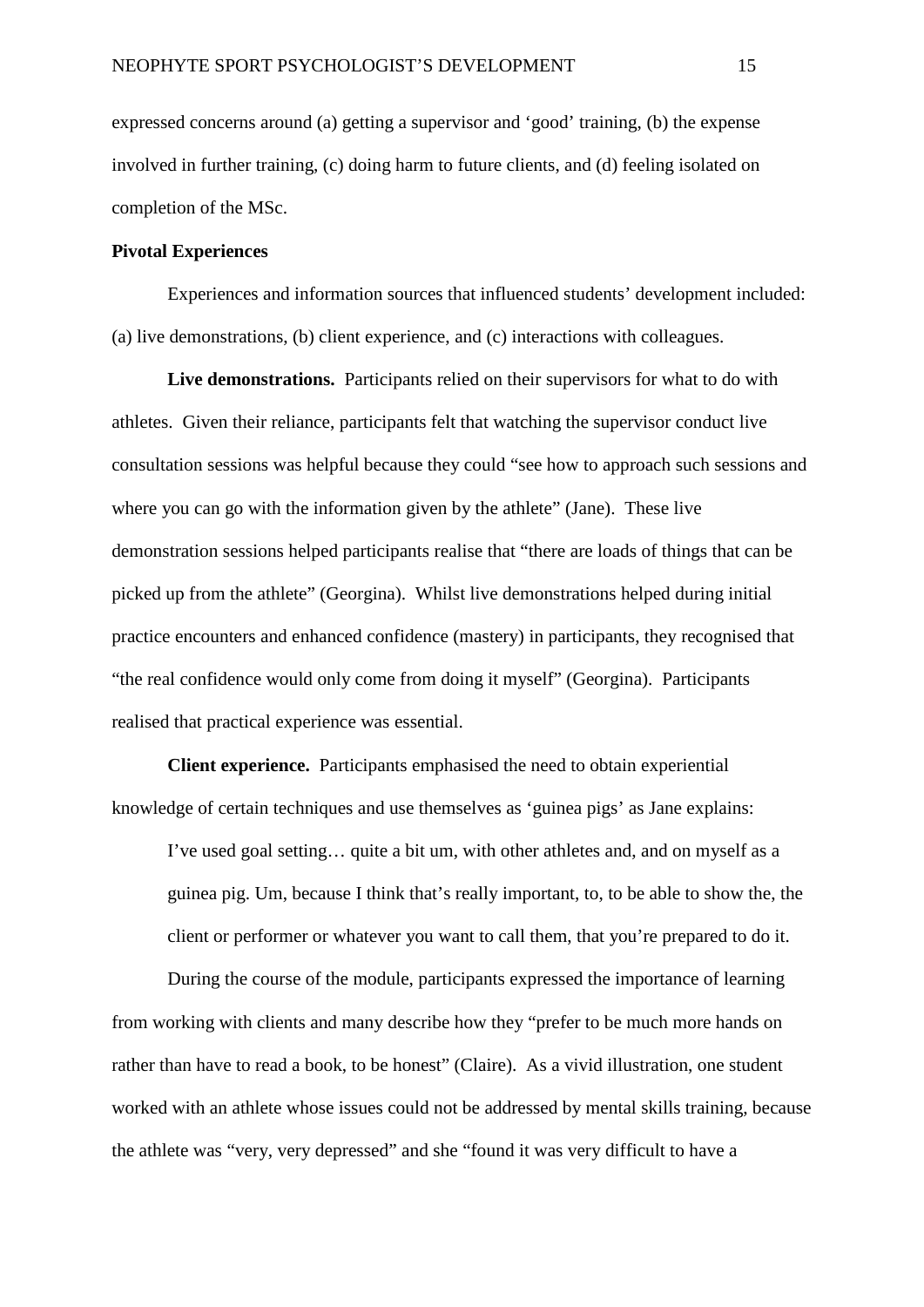conversation with her without getting into the self-esteem issues and, and into tears" (Joanna). For Joanna, this made her aware of her limitations: "I probably shouldn't have worked with her and I'm not going to". Additionally, this uncomfortable experience prompted Joanna to explore counselling literature to help her understand the complexity of the client-practitioner relationship dyad. This experience for Joanna increased self-awareness of the emotional and time demands of some clients. Joanna wrote in her diary that her athlete "was very negative about her prospect and I am finding it hard to remain positive". It appears that this student experienced challenges with emotional overload with her client.

**Interactions with colleagues.** The influence of professional elders and feedback from others (clients, peers, supervisors) was evident in classes, for example, Georgina said

I just like even seeing [supervisor] go through that you know the whole process […] I thought that it was nice to see how you can actually go about it and you know, may be see, you know this is good, you want to use that for yourself or may be here I would've done something different.

Louise found a guest speaker helpful because of the role-play with peers during the performance profile:

[the] performance profiling guy, he was really good, like I didn't really know how to do a performance profile properly before that and then, since then I've done one with an athlete and it was like quite easy to do cos I knew what to do and what to kind of expect from it. Um so that was, that was kind of a practical application which, I think is what we should be doing in every kind of thing, like not just watching someone but doing it ourselves

Peers also provided a source of reflection which sometimes (re-)motivated participants. For example, Doug's mood was reflected back to him by another peer which prompted him to get back on track. He wrote in his diary: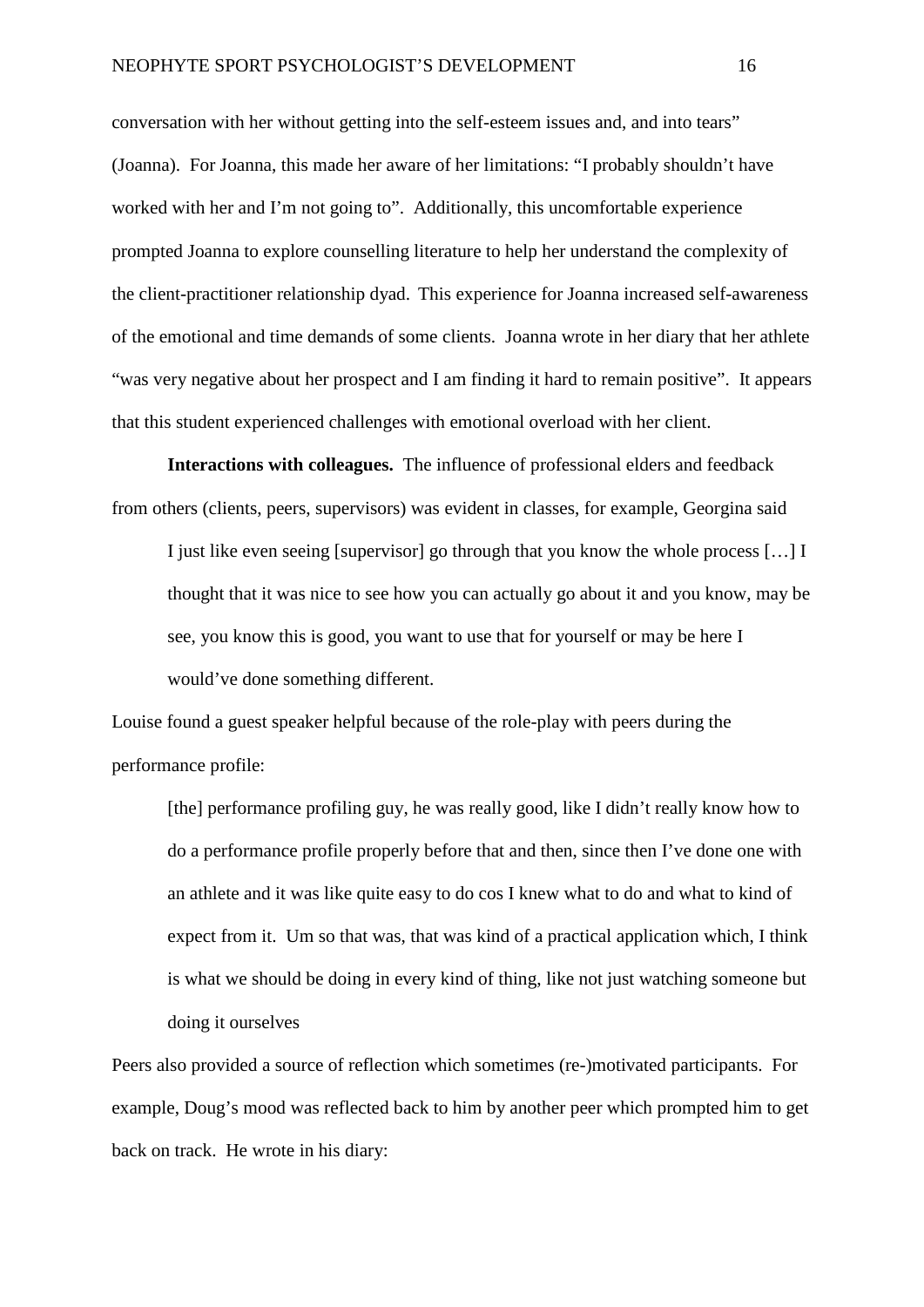I was pretty moody Monday, Louise even commented on how negative I was about work. Like how I'd given up. I guess I just couldn't be bothered so now I'm getting myself back on track.

It seems that interactions with clients, supervisors, hearing about practice and being able to practice these applications are just as (if not more) important contributors to the student's development than theory and literature. For example, one participant said

the theory side of it was great but I'm really looking forward to the applied version [...] I come here always wanting to work [in an applied setting] [...] this is the bit which is really interesting to me [...] I'm very much looking forward to the [...] [learning] the practical things (Joanne).

## **General Discussion**

Previous research has mostly relied on participants reflecting back on their experiences over several months or years, allowing people to perhaps re-story their accounts to fit with their current values and beliefs. This study is unique in allowing data to be collected as participants were engaged in the learning process which contributed to an indepth picture of participants' dynamic lived experiences. Furthermore, the use of diary data added a methodological advance over previous research and was effective in capturing some more emotive data, which can often be difficult to collect face-to-face in interviews (Corti, 1993).

There were a range of reasons to become an ASP practitioner including reflected glory; making a difference to a person's life; to be appreciated by the athlete; rectifying failure as athlete; staying/moving into performance sport as a coping mechanism related to a transition from being an athlete. Indeed, practitioners enter into service delivery for reasons associated with their own experiences and needs and if they are not aware of these needs there is then a risk of over-involvement with clients (Andersen, 2000; Rønnestad & Skovholt,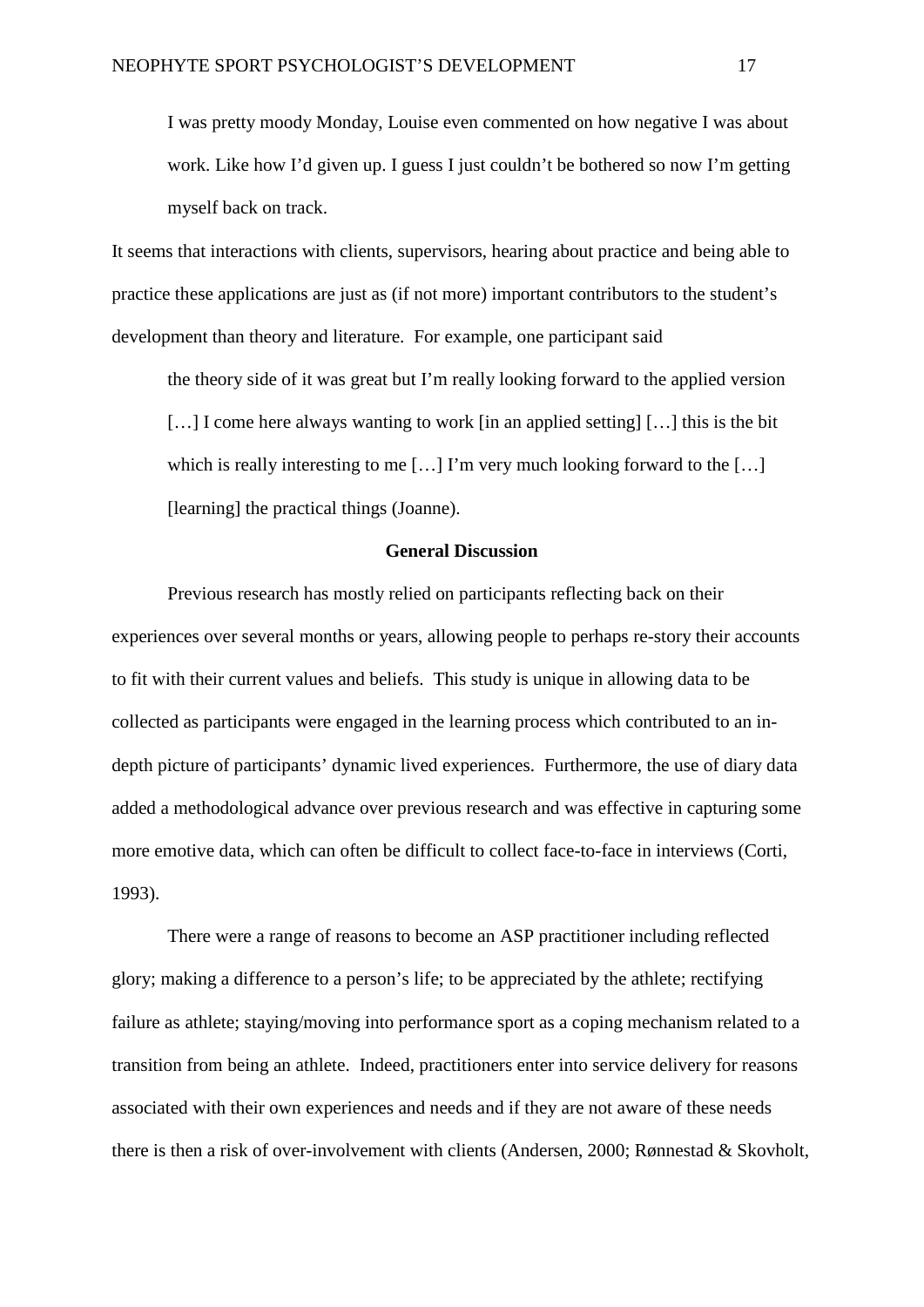2003). In mainstream counsellor research, helping others with issues one has faced and a need to compensate for one's own past are common motives for entering the profession (Guy, 1987; Rønnestad & Skovholt, 2003). For some participants, awareness and understanding of motivations grew over the module. Through the process of self-exploration it appears that some participants discovered motives of which they were not aware, supporting similar findings from Rønnestad and Skovholt (2003). However, at the end of the module a few participants still did not express an awareness of their motivations. Although raised selfawareness has been highlighted as a reasonable level of growth for neophytes (Holt & Strean, 2001), it is evident from this research that students need reflective practices to assist them with this self-knowledge.

Additionally, Taylor (1991) argued that entering sub-disciplines within field of psychology calls for self-motivation, creativity, and initiative. It seems vital that graduates entering into Sport and Exercise Psychology are aware these characteristics are needed so that they are less likely to experience disillusionment which may de-motivate them during their training. Indeed, it is common for many novices to experience disillusionment with their training program when they realise that they are not sufficiently equipped to enter the practice world (Rønnestad & Skovholt, 2003). Despite participants receiving career information prior to the course, participants appeared to have misconceived expectations about their career prospects. Similar to Rønnestad and Skovholt's (2003) novice descriptions, in time, some participants developed much clearer, more realistic, and less glamorised expectations. And some participants discussed a change in interest to work in other areas of psychology, such as educational, clinical, and counselling as well as exploring possibilities in other countries, such as Germany and Australia. Nonetheless, Rønnestad and Skovholt (2003) state that the higher the expectation before training begins, the greater the eventual disillusionment, disappointment, and anger; therefore it seems likely that such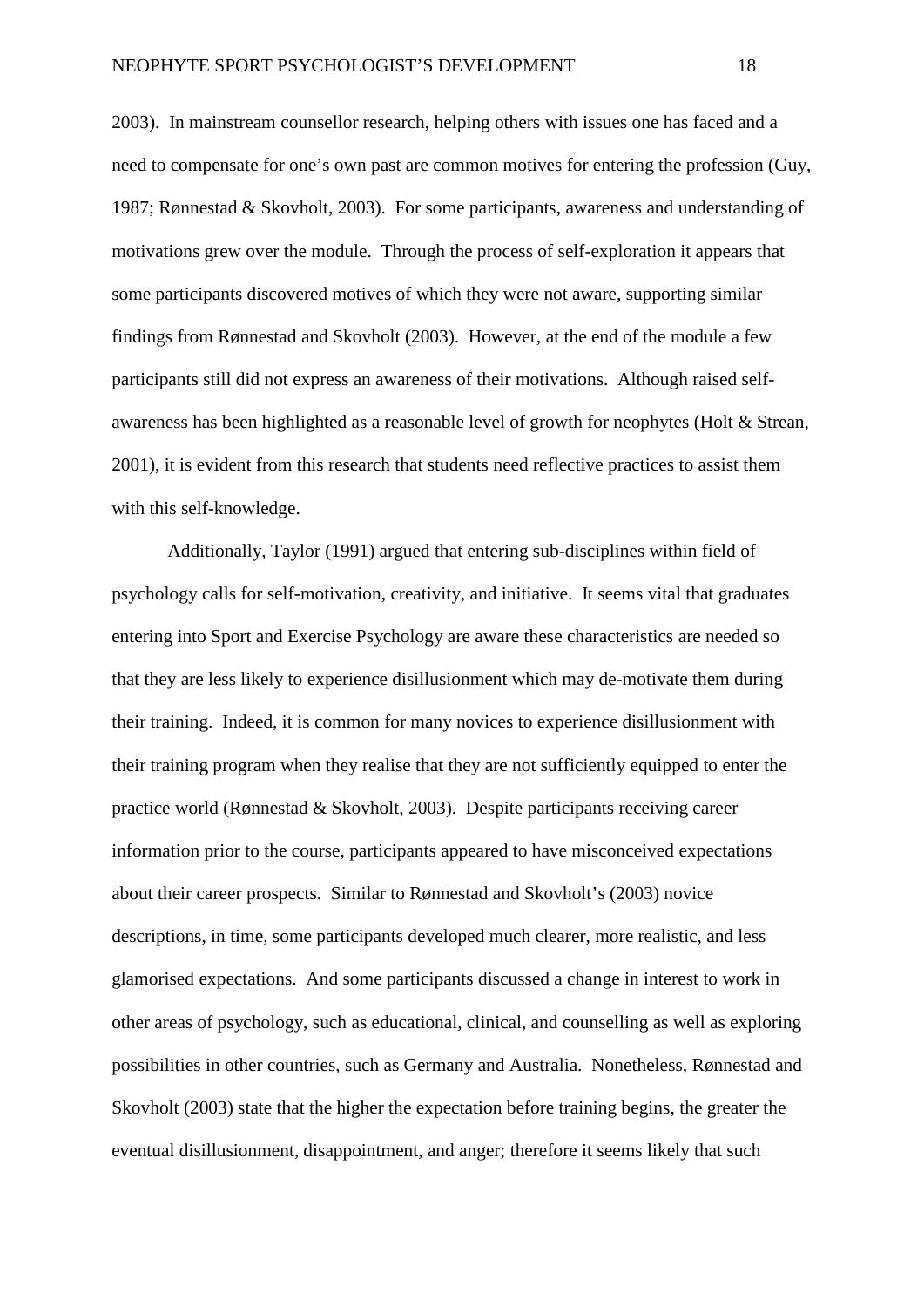anticipated excitement of ASP and the thought that they would be qualified after the MSc to

work with elite athletes resulted in this disappointment.

Additionally, findings provided detail on the rigid and client-led approaches. In particular, when working with athletes, although most described their philosophy as 'athletecentred' and their role as facilitatory and non-directive, participants perceived the practitioner as an advice giver and 'expert' and in line with this, took 'rigid problem-solver' approaches to working with athletes. This is perhaps because of a tendency to focus on performance enhancement techniques that includes teaching psychology skills training; an approach much in line with CBT that has dominated in sport psychology.

In the final stages of the research, whilst they had the ability to broadly discuss what their philosophy might be, most participants were still unsure about their core values and beliefs which is common given that it takes time it takes to develop philosophical congruency (Lindsay, Breckon, Thomas, & Maynard, 2007; Rønnestad & Skovholt, 2003). Therefore, whilst participants started to explore what guiding theories might work for them, in the final research stages participants realised that they had only just scratched the surface of ASP knowledge. Hence, this research adds to knowledge about trainee's initial expectations, motivations, and perceptions, prior to working with clients, which has not been explored before in the literature. In particular, the findings highlighted the desires of ASP students to work with Olympic athletes and how these ambitions were altered by the end of the course.

Isolation has been cited as a major source of stress for therapists and trainees (Rønnestad & Skovholt, 2003), and the stage of development explored in this study seemed just as isolating and anxiety-provoking for participants, which is why Guy (1987) stressed the importance of spending time with others. Another common theme for beginner students is a reliance on their supervisors for what to do with athletes which participants expressed as vital (Rønnestad & Skovholt, 2003). This finding parallels research that learning directly from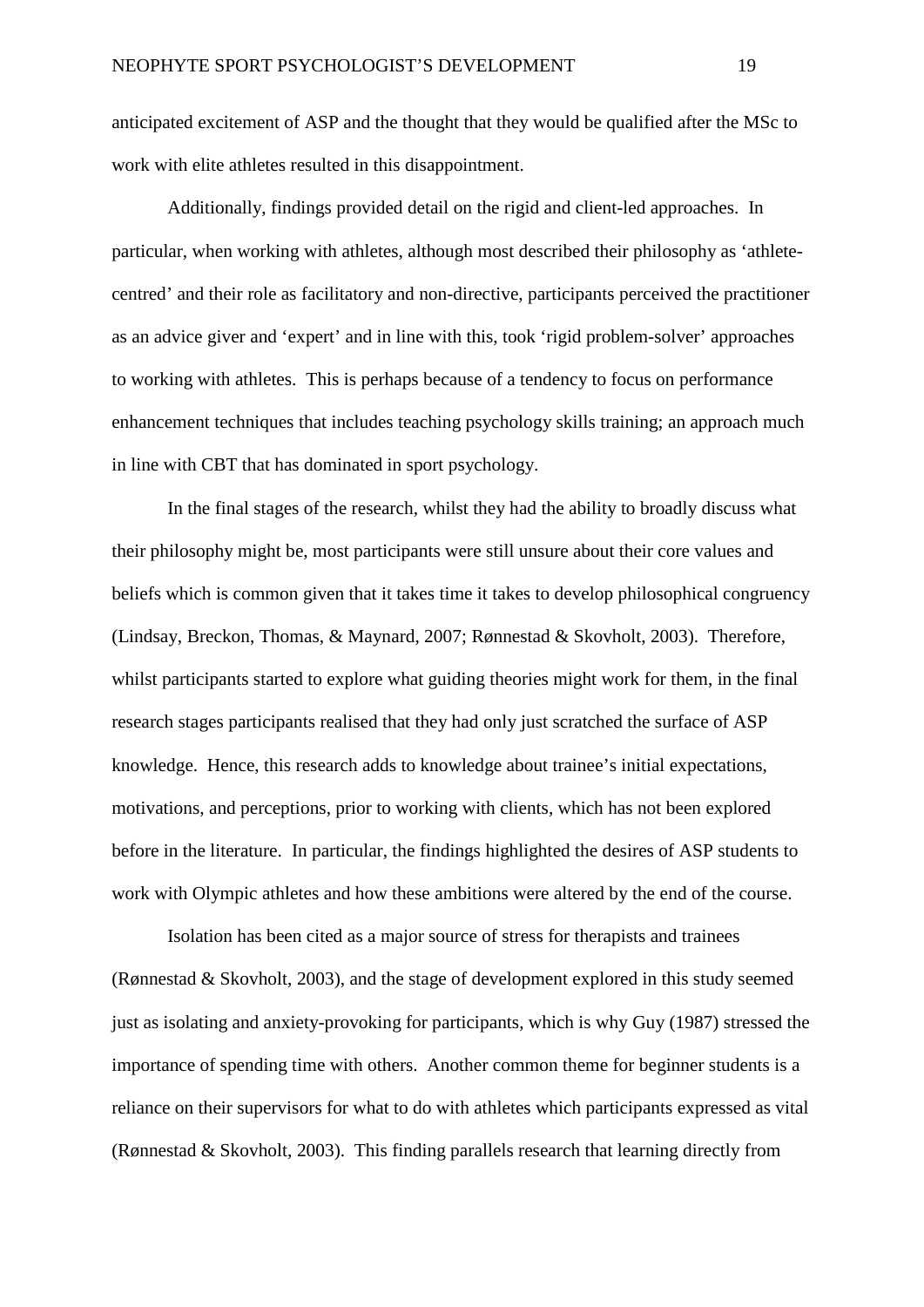those who are qualified practitioners is a valuable experience (Fifer, Henschen, Gould, & Ravizza, 2008). Also common during beginning stages of development is trouble detaching themselves from clients during intake sessions and some participants appeared to have this experience with athletes during the 8 week applied experience (Rønnestad & Skovholt, 2003). Joanna found this a particularly challenging experience which seemed to influence the whole group's level of awareness. This experience is in line with research from Holt and Strean (2001) who also found that a trainee's level of self-awareness increased as a result of an initial intake meeting with an athlete.

These findings extend previous research on the early stages of practitioner development (e.g., Tod et al., 2009; Tod & Bond, 2010), such as providing more detail on the pivotal transition from "lay helper" to "beginning student" than other studies. Pivotal learning experiences that involved interactions with clients, supervisors, guest speakers, and peers parallel with Rønnestad and Skovholt's (2003) stage model detailing the influence of professional elders and feedback from others (clients, peers, supervisors). Clinical/psychotherapeutic intervention was indicated and was a pivotal learning experience for Joanna in particular. The group also learnt from this experience about the need for referrals through discussions about the difficulty Joanne had with her client's depression in a forum with the module leader. Joanna's experience was important for participants in shaping their views of the scope of ASP and the competencies required to be effective. However, there was also an indication that this experience contributed to anxiety and doubts about their competence. Challenging moments with athletes also appeared pivotal to development if reflected upon and appraised fully. Example lessons included maintaining emotional detachment with clients and resisting the urge to give advice to clients. These findings parallel those identified in other ASP research (e.g., Tod et al., 2009, 2011) about how pivotal experiences (live demonstrations, client experiences and interactions with colleagues)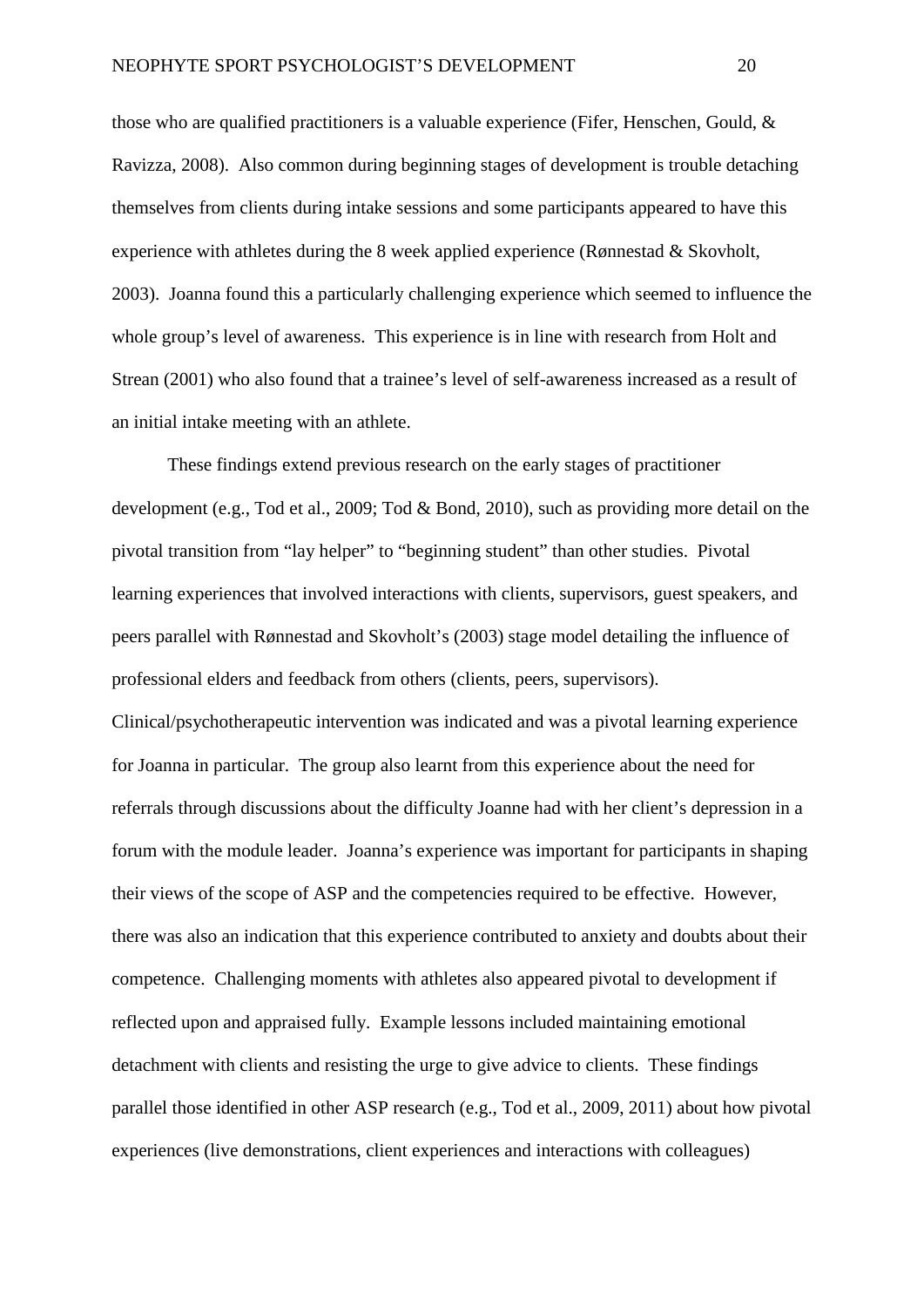influenced student's development. The longitudinal and in-depth nature of the research, and the use of both interviews and diary data, meant that an understanding of the meaning of events and change throughout participants' daily lives could be developed.

The "insider" approach may be subjected to critical scrutiny, particularly from more "traditional" (positivist) forms of research requiring a separation between the researcher/s and the participant/s. Steps and procedures were taken to counter any emerging concerns throughout the research. For example, [Author 2] critically discussed these issues with [Author 1] and [Author 3] acted more "objectively" as he was not involved in the data collection of the project.

With regards to the potential issue of the involvement of the module leader, every possible opportunity was used to ensure confidentiality to participants. For example, in the interviews [Author 1] reminded the participant that the supervisor would not be listening to or reading full accounts of their interviews. No data was seen or discussed by the second or third author until the module was over, participants had been awarded their degrees, and data had been collected and de-identified. Participants were assured that involvement (or not) did not influence their performance in the module or degree and informed consent, along with the right to withdraw at any stage without penalty, was offered four times during the research.

ASP trainees could use the current findings to assist in their own self-explorations, such as, the ways they manage their own development. Similar to previous findings, (Strean & Strean, 2005), many of the participants had been former athletes whose motivations for pursuing applied careers involved addressing past sporting failures. Such motivations may influence service delivery outcomes negatively if not managed. Practitioners may develop awareness of and learn to manage such motivations through personal therapy. In many frameworks of individual counselling and therapy, it is unethical to practice without having engaged in some form of regular personal therapy (Hays, 2002). With more frequent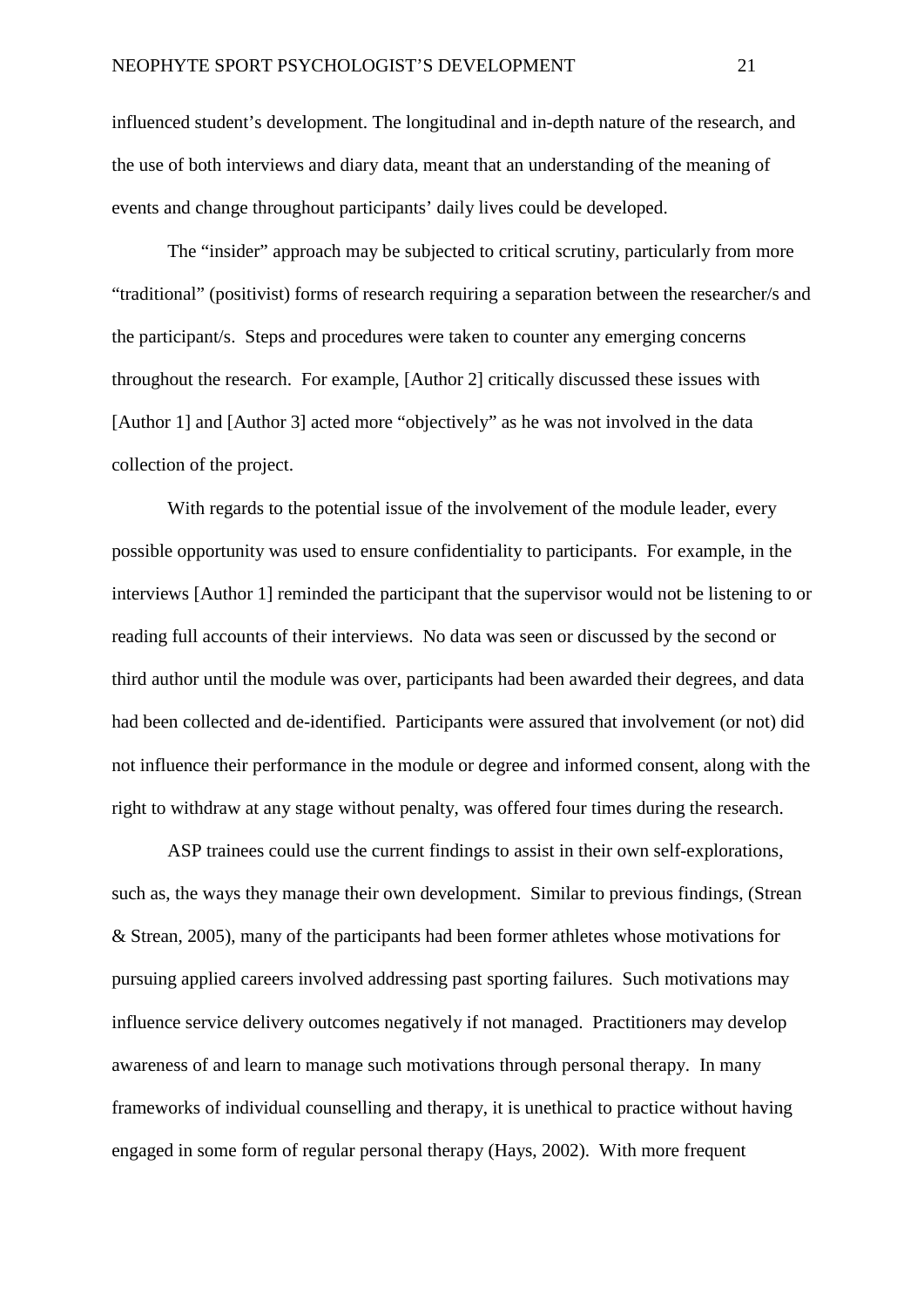supervision and a raised self-awareness, practitioner effectiveness could be heightened (Van Raalte & Andersen, 2000; Winstone & Gervis, 2006).

Helping graduates learn that entering ASP calls for self-motivation, creativity, and initiative may assist them in dealing with disillusionment and shifts in motivation, potentially avoiding disengagement. Helping students learn early that these characteristics are necessary for successful careers in an industry where stable 9-5 jobs are infrequent would also enable them to begin developing a knowledge base in the field, develop networks, and sufficiently prepare for their training (Taylor, 1991). Furthermore, if graduates are made aware of the ways in which they can succeed by educators who (a) manage expectations, (b) provide a realistic picture of the training process and career opportunities, and (c) provide messages that opportunities do exist through hearing others 'success stories', then this might help students feel more positive, optimistic and supported through the training process.

These current findings could help prepare prospective students for what is expected during the process of training and highlight career prospects; offering shared experiences from working applied sport psychologists might be beneficial. Specifically, the physical and emotional demands of the training involved to become an applied sport psychologist are highlighted by the participants. Future research, investigating students at other universities may provide a more national and international representation which could then provide more extensive conclusions.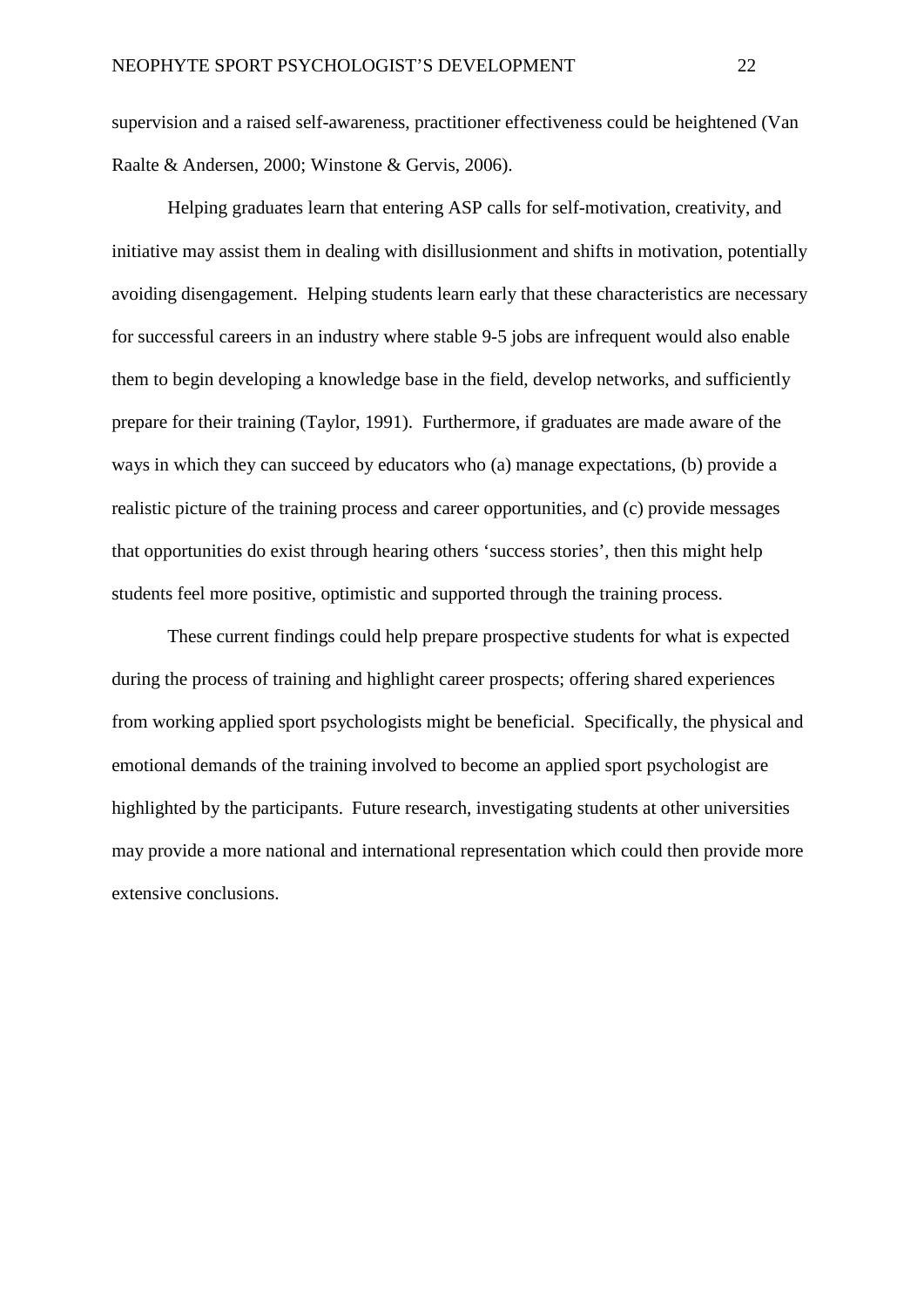#### **References**

Allen-Collinson, J. (2011). Intention and epoche in tension: autophenomenography, bracketing and a novel approach to researching sporting embodiment. *Qualitative Research in Sport & Exercise*, *3*(1), 48-62. doi:10.1080/19398441.2010.541484.

Andersen, M. (2000). *Doing Sport Psychology.* Champaign: Human Kinetics.

- Andersen, M., Van Raalte, J., & Brewer, B. (2000). When sport psychology consultants and graduate students are impaired: ethical and legal issues in training and supervision. *Journal of Applied Sport Psychology, 12*, 134-150. doi:10.1080/10413200008404219
- Andersen, M., & Williams-Rice, B. (1996). Supervision in the education and training of sport psychology service providers. *The Sport Psychologist, 10*, 278-290.
- Corti, L. (1993). Using diaries in social research. *Social Research Update,* 1-7.
- Creswell, J. (2009). *Research Design.* [3rd Ed.] London: Sage
- Douglas, K. & Carless, D. (2012). Taboo Tales in Elite Sport: Relationships, Ethics, and Witnessing. *Psychology of Women's Section Review: Special Sports Focus Edition*, *14*(2), 50-56.
- Fifer, A., Henschen, K., Gould, D., & Ravizza, K. (2008). What works when working with athletes. *The Sport Psychologist, 22*, 356-377.
- Friesen, A. & Orlick, T. (2011). Investigating the roles, operating standards, and intervention goals and strategies of holistic consultants. *Journal of Excellence, 14,* 18-42. Available: http://www.zoneofexcellence.ca/Journal/Issue14/Holistic\_Sport\_Psychology.pdf

[Accessed 26th February 2013].

Gentner, N., Fisher, L., & Wrisberg, C. (2004). Athletes' and coaches' perceptions of sport psychology services offered by graduate students at one NCAA Division I university. *Psychological Reports*, *94*(1), 213-216. doi: 10.2466/pr0.94.1.213-216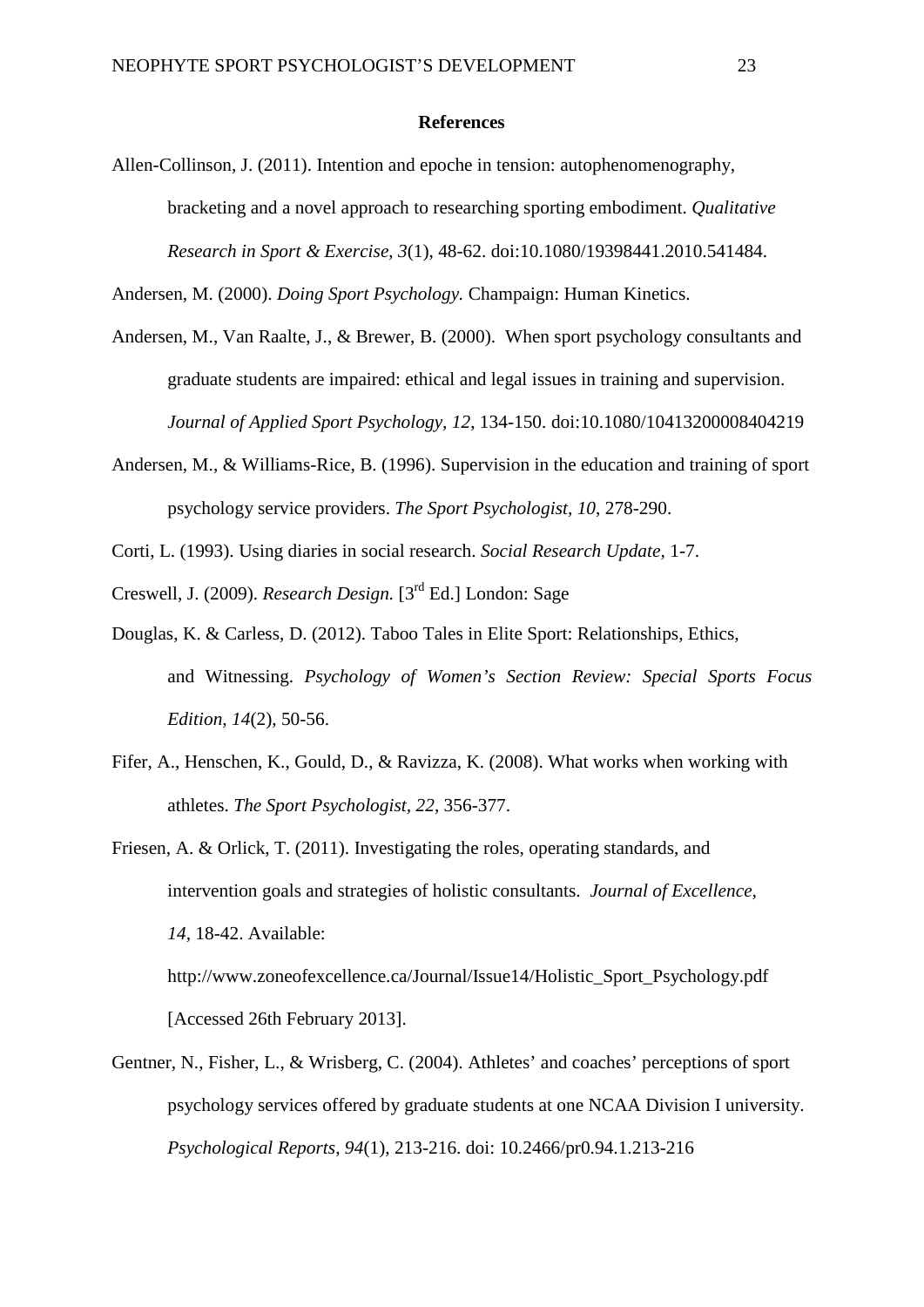Gratton, C., & Jones, I. (2004). *Research methods for sport studies.* London: Routledge.

- Guy, J. (1987). *Personal life of the psychotherapist.* John Wiley & Sons:
- Hays, (2002). The enhancement of performance excellence among performing artists. *Journal of Applied Sport Psychology, 14*(4), 299-312.
- Henschen, K. (2001). *Lessons from sport psychology consulting*. In G. Tenenbaum [Ed.], *The practice of sport psychology* (pp. 77-87). Morgantown, WV: Fitness Information Technology, Inc.
- Holt, N., & Strean, W. (2001). Reflecting on initiating sport psychology consultation: a self narrative of neophyte practice. *The Sport Psychologist, 15*, 188-204.
- Hoskins, M.L., & Stoltz, J. (2005). Fear of offending: Disclosing researcher discomfort when engaging in analysis. *Qualitative Research , 5*(1), 95-111. doi: 10.1177/1049732308329306
- Jacelon, C., & Imperio, K. (2005). Participant diaries as a source of data in research with older adults. *Qualitative Health Research, 15*, 991-997. doi:10.1177/1049732305278603
- Jones, K. (2000). The unsolicited diary as a qualitative research tool for advanced research capacity in the field of health and illness. *Qualitative Health Research, 10*, 555-567. doi:10.1177/104973200129118543
- Lindsay, P., Breckon, J., Thomas, O., & Maynard, I. (2007). In pursuit of congruence: a personal reflection on methods and philosophy in applied practice. *The Sport Psychologist, 21*, 335-352.

Moustakas, C. (1995). *Bring-in, being & bring-with.* Northvale, NJ: Jason Aronson.

Rønnestad, M., & Skovholt, T. (2003). The journey of the counsellor and therapist: Research findings and perspectives on professional development. *Journal of Career Development, 30*, 5-44. doi:10.1177/089484530303000102

Simons, J., & Andersen, M. (1995). The development of consulting practice in applied sport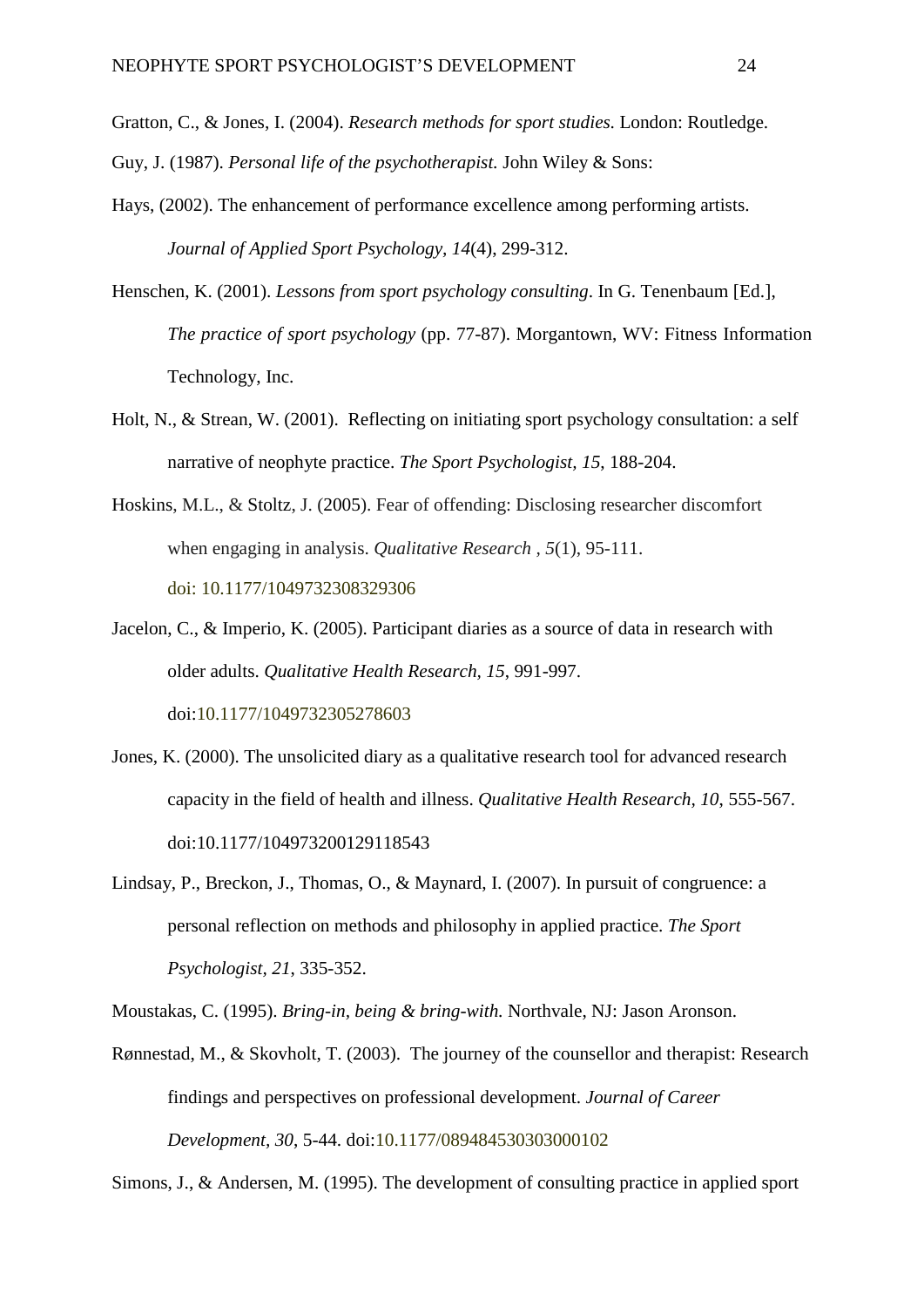psychology: Some personal perspectives. *The Sport Psychologist*, *9*, 449–468.

- Smith, B., Allen-Collinson, J., Phoenix, C., Brown, D., & Sparkes, A. (2009). Dialogue, monologue, and boundary crossing within research encounters: a performative narrative analysis. *International Journal of Sport and Exercise Psychology, 7*, 342- 358. doi:10.1080/1612197X.2009.9671914.
- Smith, J. & Osborn, M. (2004). *Interpretative Phenomenological Analysis.* Oxford: Blackwell. In G. Breakwell [Ed.]. *Doing Social Psychology Research.*
- Smith, J. (2008). *Qualitative Psychology: A Practical Guide to Research Methods.* London: Sage.
- Sparkes, A. (1992). *Research in physical education and sport: Exploring alternative visions.*  London: The Falmer Press.
- Sparkes, A., & Smith, B. (2009). Judging the quality of qualitative inquiry: Criteriology and relativism in action. *Psychology of Sport and Exercise, 10*, 491-497.
- Stambulova, N. & Johnson, U. (2010). Novice consultants' experiences: Lessons learned by applied sport psychology students. *Psychology of Sport and Exercise,* 11, 295-303. doi:10.1016/j.psychsport.2010.02.009.
- Strean, W. & Strean, H. (2005). Commentary on Chapter 10. In M. Andersen [Ed.] *Sport Psychology in practice* (pp.171-191). Champaign: Human Kinetics.
- Taylor, J. (1991). Career direction, development, and opportunities in applied sport psychology. *The Sport Psychologist, 5*(3), 266-280.
- Tillmann*-*Healy, L. (2003). Friendship as Method. *Qualitative Inquiry*, 9(5), 729-749. doi: 10.1177/1077800412456958
- Tod, D. (2007). The long and winding road: Professional development in sport psychology. *The Sport Psychologist, 21*, 94-108.
- Tod, D., Andersen, M., & Marchant, D. (2009). Applied sport psychologist development. *Journal of Applied Sport Psychology, 21*, 1-16. doi:10.1080/10413200802593604.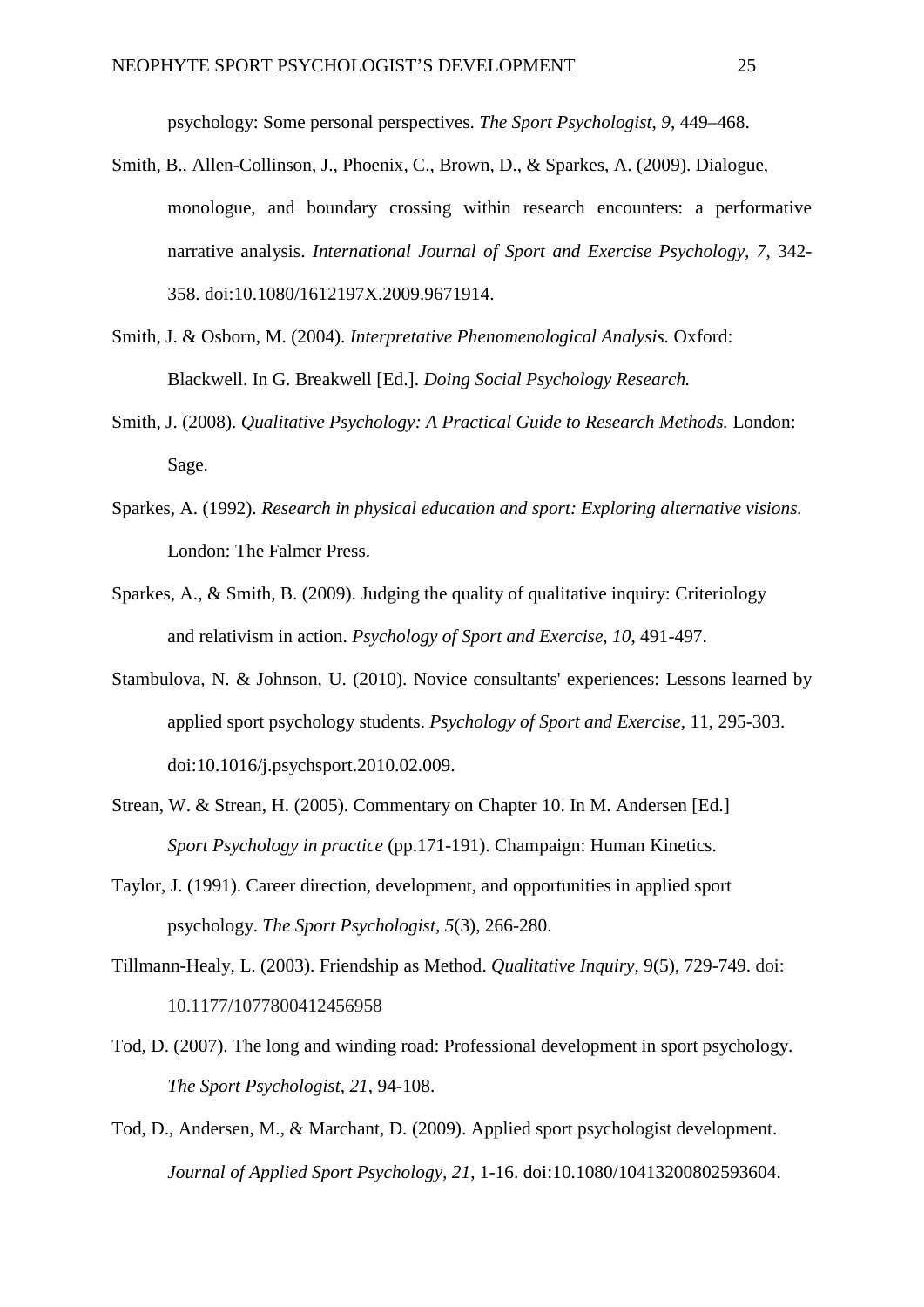- Tod, D., Andersen, M. & Marchant, D. (2011). 6 years up: Applied sport psychologists surviving (and thriving) after graduation. *Journal of Applied Sport Psychology, 23*, 93-109. doi: 10.1080/10413200.2010.534543
- Tod, D., Marchant, D., & Andersen, M. (2007). Learning experiences contributing to servicedelivery competence. *The Sport Psychologist, 21*, 317-334.
- Tod, D. & Bond, K. (2010). A longitudinal examination of a British neophyte sport psychologist's development. *The Sport Psychologist, 24*, 35-51.
- Van Raalte, J. L., & Andersen, M. B. (2000). *Supervision I: From models to doing.* In M. B. Andersen (Ed.), *Doing sport psychology* (pp. 153–165). Champaign, IL: Human Kinetics.
- Winstone, W. & Gervis, M. (2006). Countertransference and the self-aware sport psychologist: attitudes and patterns of professional practice. *The Sport Psychologist, 20*, 495-511.
- Woodcock, C., Richards, H., & Mugford, A. (2008). Quality counts: critical features for neophyte professional development. *The Sport Psychologist, 22*, 491-506.